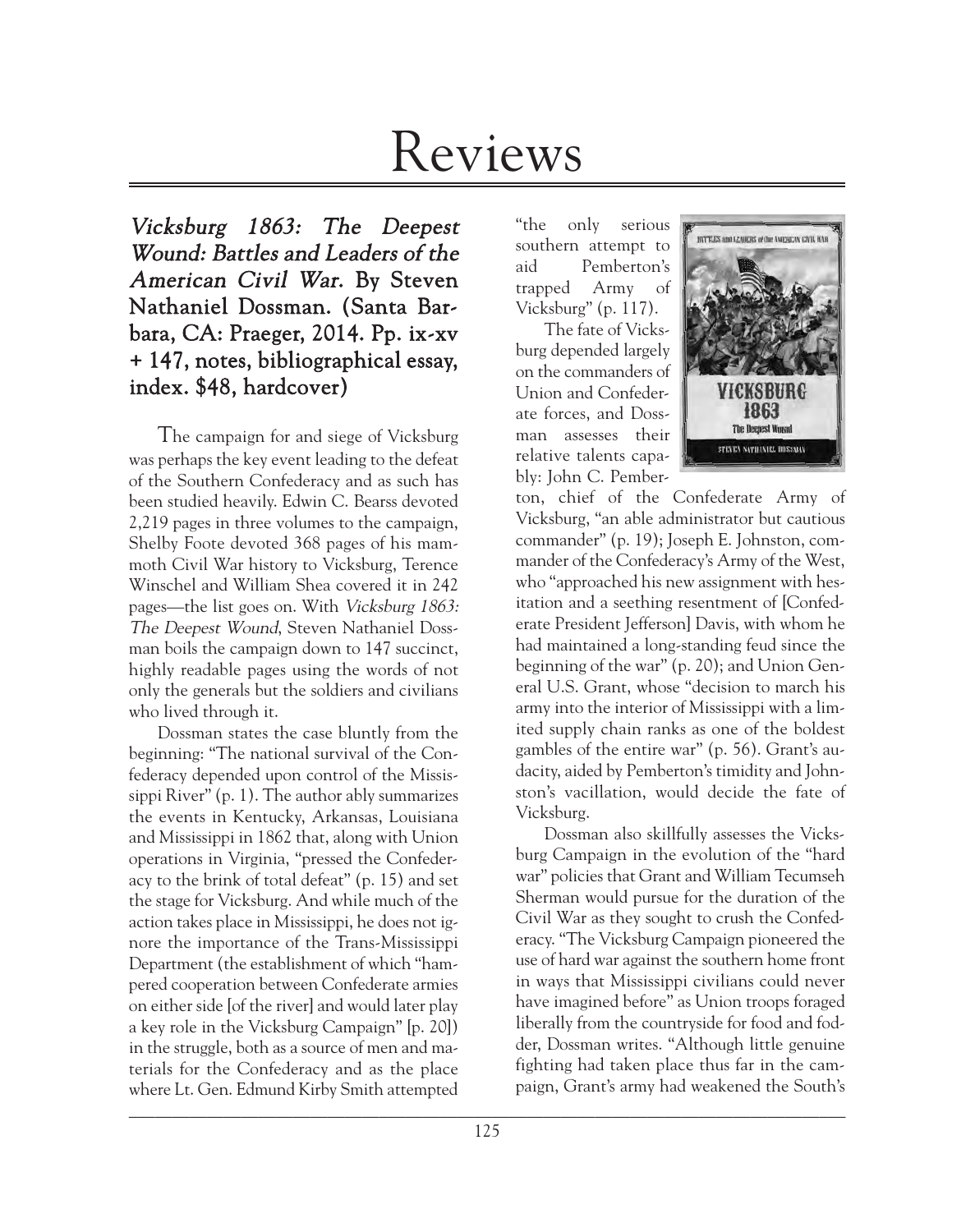will and ability to continue the war more by economic warfare than by actual combat" (p. 59). The capture of Jackson and subsequent destruction of its railroad and industrial capacity "would be the first significant instance of hard war in the western theater" (p. 68). Sherman would report that "Jackson will no longer be a point of danger. . . . The inhabitants are subjugated. They cry aloud for mercy. The land is devastated for 30 miles around" (p. 141). The Union general would use the lessons he learned in Mississippi to devastating effects a year later in his march through Georgia.

The story of Vicksburg is largely the story of its siege, and Dossman unsparingly recounts the suffering of both soldiers and civilians reduced to living in caves and enduring increasingly shorter supplies as "observers on both sides joked that General Pemberton had been replaced by 'General Starvation'" (p. 114). As one Confederate woman remembered, "we had to buy water by the bucketful and serve it out in rations, so that we realized what thirst meant, and were often hungry. . . . We tasted a mulesteak once, but did not like it; it was tough and very dry" (p. 113).

Inevitably, Vicksburg fell, with Pemberton surrendering the city on July 4, 1863, the same day a Confederate attack on Helena, Arkansas, was defeated and the Army of Northern Virginia began its long retreat from Gettysburg, Pennsylvania. And while the latter is often cited as the beginning of the end for the Confederacy, Dossman puts the fall of Vicksburg and, a few days later, the surrender of Port Hudson, Louisiana in perspective: "An estimate of the Confederacy's overall killed, wounded, and captured during the campaign from May 1 to July 17 . . . surpasses 46,000. That figure far exceeds General Robert E. Lee's losses at Gettysburg and does not include the increasing number of desertions that resulted from the repeated defeats" (p. 145). In addition, "Federal forces captured 254 cannon in the Vicksburg campaign, including 85 pieces of heavy artillery. In contrast, Lee's Army of Northern Virginia

did not lose a single gun in the Gettysburg campaign and actually captured three cannon in the battle" (pp. 145-6). The Confederacy's material losses at Vicksburg would never be replaced. William Tecumseh Sherman cannot be accused of hyperbole in declaring the city "the most valuable conquest of the war" (p. 133).

Steven Nathaniel Dossman's Vicksburg 1863: The Deepest Wound provides a concise account of the turning point of the Civil War, rich in detail and first-person accounts by the men and women who endured it. It would be a worthy investment for both public libraries and the Civil War buff's home bookshelf.

--Mark Christ

## **AVAVA**

A Forgotten Sisterhood: Pioneering Black Women Educators and Activists in the Jim Crow South. By Audrey Thomas McCluskey. (Lanham, MD: Rowman and Littlefield, 2014. Pp. ix-x+155, notes, milestones and legacies bibliography, special collections, index. \$39.99, hardcover)

Audrey Thomas McCluskey has written a history that deeply informs the rapidly growing

historiography of black women's unsung and underappreciated civil rights activism. A Forgotten Sisterhood: Pioneering Black Women Educators and Activists in the Jim Crow South explores how women like Mary McLeod Bethune, Nannie

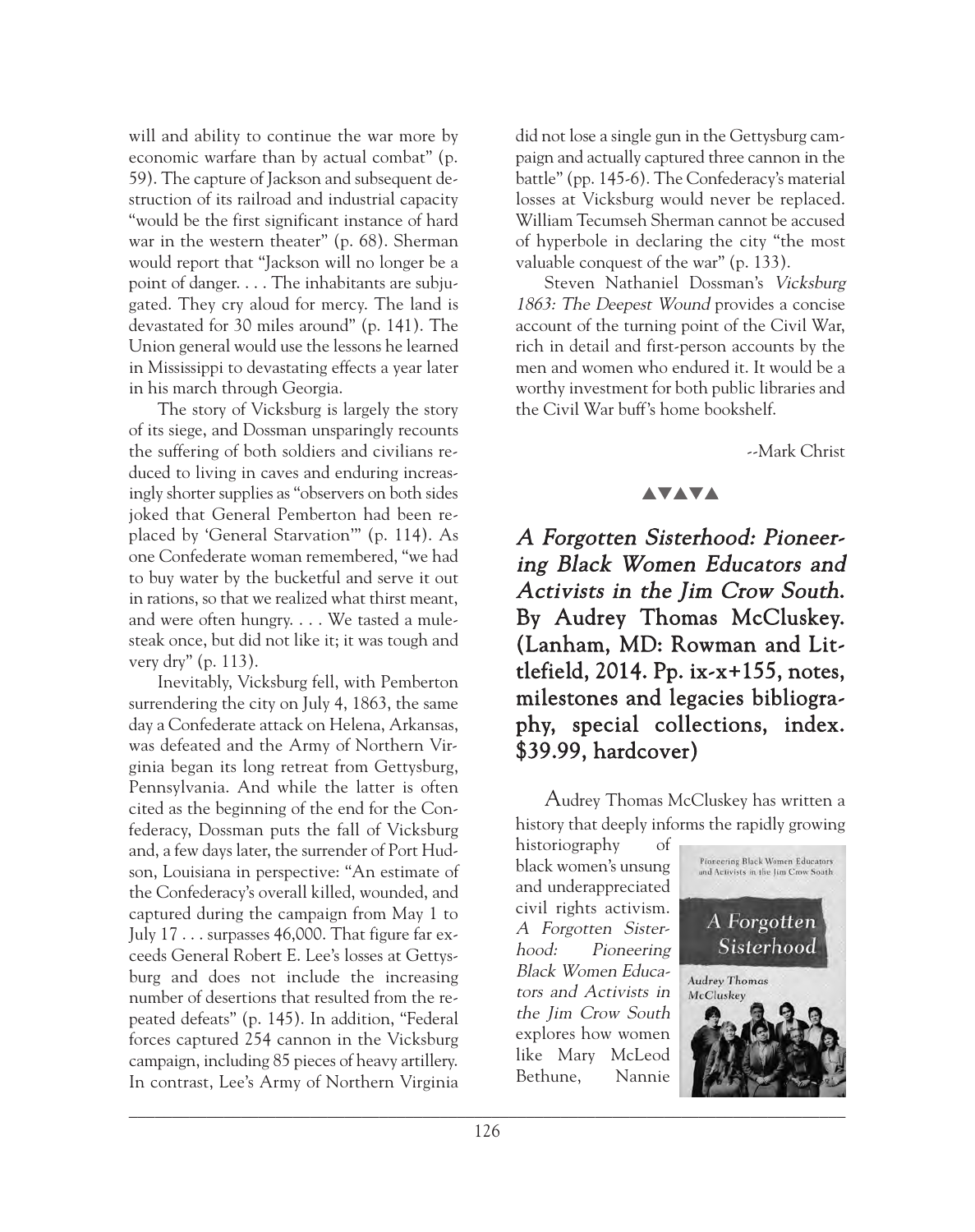Helen Burroughs, Lucy Craft Laney, Charlotte Hawkins Brown, founders of Bethune-Cookman College, National Training School for Negro Women and Girls, Haines Institute, and Palmer Memorial Institute, respectively, employed educational access to counteract and remediate racial injustice. McCluskey argues these women incorporated both W.E.B. DuBois's call for a "talented tenth," to lead and uplift, and Booker T. Washington's "bootstrap philosophy" as a part of their mission to improve conditions among African Americans (p. 11). Both concepts were found in the curriculums of the schools they established. Indeed, these women were further members of the National Association of Colored Women, founded in 1896. Its motto, "Lifting As We Climb," informed the uplift work in which they engaged within the confines of racial segregation.

Bethune, Burroughs, Laney, and Brown, were part of a generation of educated black women who came of age in the post-Reconstruction South as political and social opportunities deteriorated for African Americans nationwide. As a cadre of "a forgotten sisterhood of like-minded women," several of whom were friends who shared similar organizational memberships, McCluskey asserts that they were "among the striving class of blacks who had gained access to education through a combination of mentorship, diligence, and bountiful faith" (p. 2). They were further black women who due to their race and gender, endured a particular form of oppression that made it that much more difficult for them to effect change for African Americans. Yet, they embraced teaching as their natural calling as women and respectability politics in order to disprove racist stereotypes about African Americans. In doing so they became part of the matrix of institution building that helped black communities survive and even thrive in an era of harsh racial oppression.

A Forgotten Sisterhood is divided into eight brief but informative chapters. Chapter one discusses the historical context that made it necessary, critical even, for these "daughters of slavery" to create educational opportunities for their people. They understood well the work that was necessary, not to mention dangerous, to dismantle assumptions about black inferiority following the Civil War and Reconstruction and the role their gender played in enacting these changes.

Chapters two and three focus on Lucy Craft Laney, founder of Haines Institute in Georgia, which she operated for nearly fifty years. Referred to as an "activist educator" by the author, Laney was considered one of the most influential African American women of her era and an advocate for gender, educational, and racial justice. Furthermore, the Haines Institute curriculum went above and beyond the standard industrial training most often available to African Americans and included classical education. This underscored Laney's activism by challenging myths about African American intellectual inferiority.

Chapters four and five are dedicated to Mary McLeod Bethune and Charlotte Hawkins Brown. Bethune, the founder of Bethune-Cookman College, was, according to the author, the only black woman to establish a grammar school that later became an accredited university. A Laney mentee and one time teacher at Haines Institute, Bethune was actively involved in the black women's club movement, served as the president of the National Association of Colored Women from 1924-1928 and then in 1935 created the National Council of Negro Women. It was also during the New Deal years that she was appointed director of the Division of Negro Affairs of the National Youth Administration. An accomplished woman to be sure, Bethune's work and activism, like that of the other African American women chronicled in Mc-Cluskey's book underscored her interpretation of the "racial uplift ideology" designed not only to "acquit black women of the scurrilous charge of immorality" so often used to justify their sexual exploitation, but to also outfit them with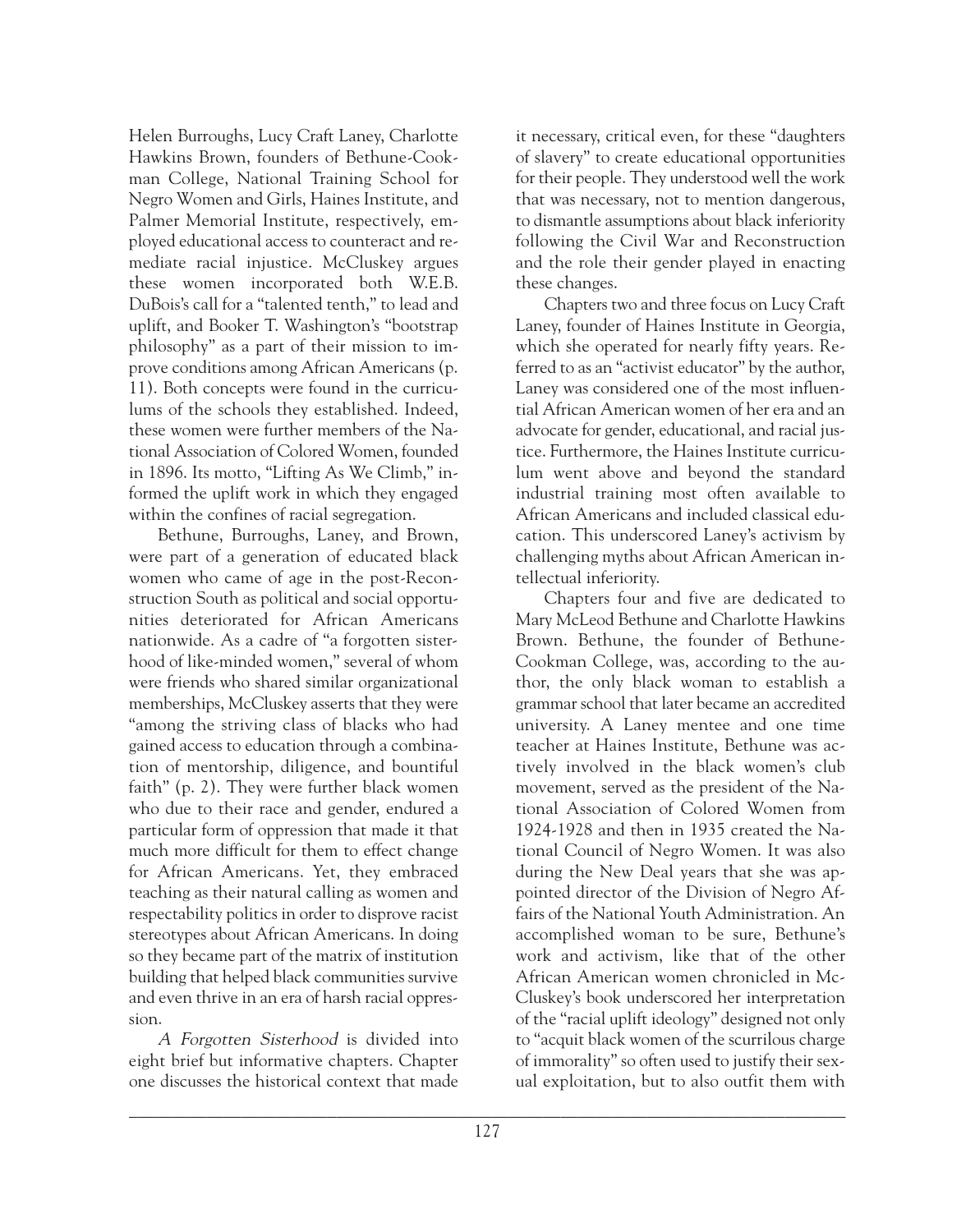the necessary skills to support themselves and their families (p. 57).

The final chapters highlight the memories of former students who attended Charlotte Hawkins Brown's Palmer Memorial Institute in the 1940s and 1950s and Nannie Helen Burrough's racial and feminist activism as the head of the National Training School for Negro Women and Girls. They further explicate the ways in which black women created and sustained southern educational institutions by utilizing female and interracial networks. These networks provided critical financial assistance through their access to wealthy white donors, but they further speak to how black women educators adeptly navigated and manipulated racialized and gendered spaces to produce unprecedented educational opportunities for African Americans. Despite its brevity, A Forgotten Sisterhood is a useful read for those who seek to understand how African American women used educational access as a form of civil rights activism in the Jim Crow South.

--Cherisse Jones-Branch

## **AVAVA**

# Slaves of the State: Black Incarceration from the Chain Gang to the Penitentiary. By Dennis Childs. (Minneapolis: University of Minnesota Press, 2015. Pp. 280, \$22.50, paperback)

The subject of prison reform has become an increasingly popular issue in the United States. Some public officials, not to mention journalists and activists, have made it clear that the present inmate population—somewhere between 2.2 and 2.3 million—is immoral and unsustainable. Regardless of whether Americans will pursue meaningful prison reform, the fact remains: the United States has the largest

prison population on earth. The origins of our country's prison problem, as Dennis Childs shows, are dark, violent, and racist—in short, it's a problem involving the continuation of slavery in our society.

For Childs, slavery has persisted under various guises—most notoriously in convict leasing and on prison farms—to become what he calls "neoslavery." Despite his focus on the historical aspects of US prisons, Childs, who teaches literature and ethnic studies at University of California, San Diego, does not provide a comprehensive account of American prisons, or even of one particular prison. Instead, he gives us snapshots of the prison problem as seen through fiction, legal documents, and photographs.

Childs begins his book with an examination of how twentieth-century prison conditions in Georgia parallel scenes in the Tony Morrison novel Beloved. Childs argues that

Morrison's book, though set in the antebellum period, informs historical readings of the post-Civil War prison system. In one vivid symbol of twentiethcentury "neoslavery," Childs examines a "Land Based Slave Ship," a Georgia prison cart from the 1930s, in which inmates were chained



inside like circus animals—or, more to the author's point, like Africans on the slave ships of the Middle Passage.

Childs makes a keen insight when he sees the Thirteenth Amendment of the Constitution as an emancipation document that freed the slaves but which also allowed for slavery to continue so long as it was considered "punishment for crime." Childs shows that abolitionist Charles Sumner opposed the wording of the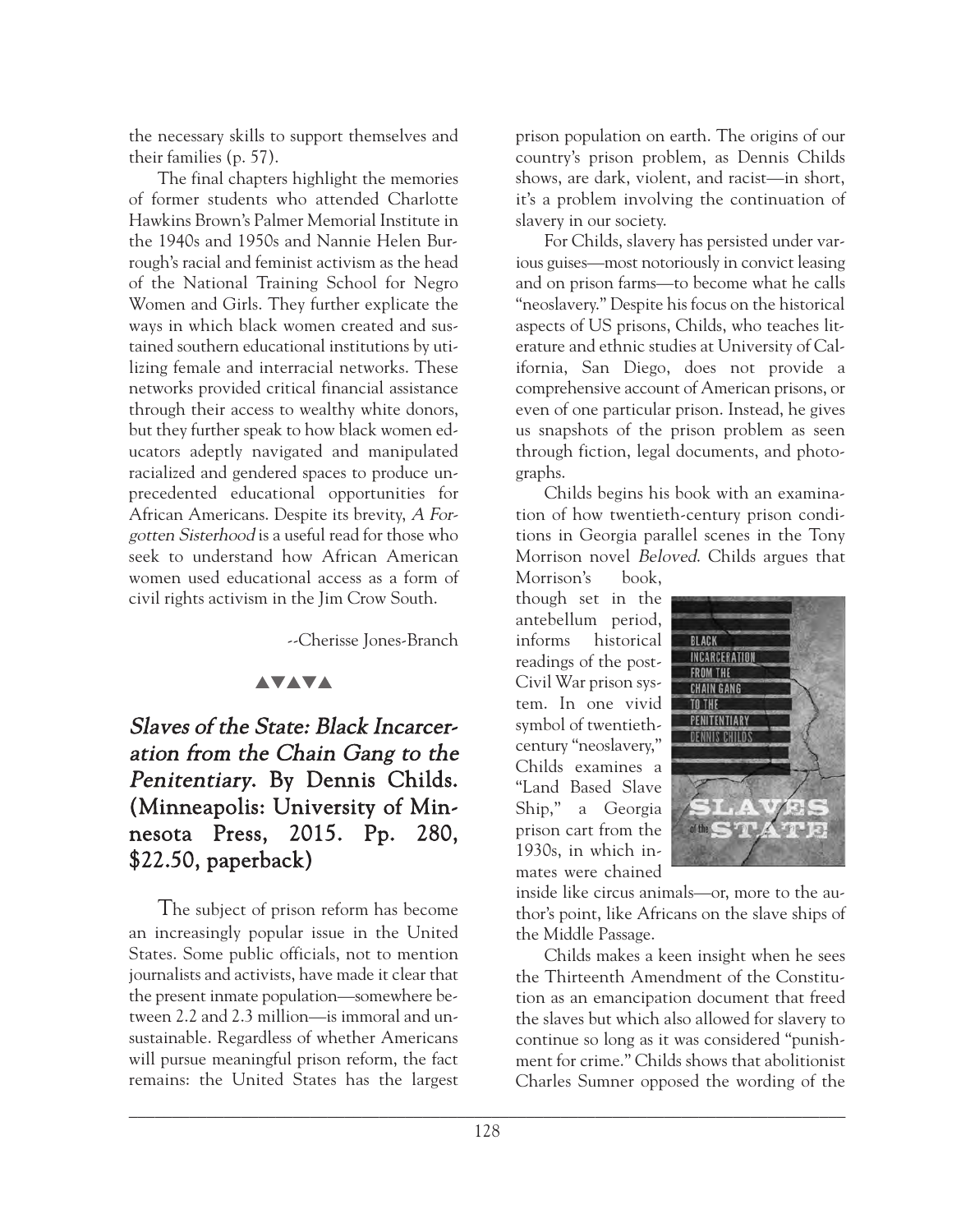amendment, but his concerns were not heeded by the majority of Congress. The "punishment for crime" loophole allowed for southern states to buy and sell black convicts, who were often imprisoned—for petty crimes, or because their convictions rested on flimsy or non-existent evidence—by whites eager to keep blacks under control and to profit from their forced labor.

In what I found to be the book's best and most interesting chapter, Childs examines the dark history of Angola in Louisiana, the largest maximum-security prison in the United States, which today has 6,300 inmates living on an 18,000 acre working farm. Childs focuses his attention on a photograph of a black minstrel group at the prison. One inmate, named James Bruce, was known as a "queer" among his fellows. In 1948, he murdered the prison superintendent's wife before escaping, and Bruce's body was discovered several days later by police. The official verdict was death by drowning, though Childs rightly believes officials were likely responsible for his demise.

In a concluding chapter, Childs examines the horrific 1930 fire at the Ohio State Penitentiary in which 322 inmates were killed. One of the survivors was Chester Himes, who wrote an account of the fire in his novel Yesterday Will Make You Cry (written in the 1930s but not published unabridged until 1998). The book was graphic, and despite the large role homosexuality plays in prison culture, Himes's publisher deleted a large portion of the book due to its frank depiction of a gay relationship.

Childs's book is a timely and impassioned account of the inherent injustice of the American legal system, which, for racist reasons, has sought to keep African Americans at the bottom rungs of society. Childs's book, though, as well intentioned as it is, will test the patience of even the most sympathetic reader. One reason lies in his limitations as a historian. For example, he sees the Jim Crow South emerging as early as 1866, though segregation was not truly established in the South until the 1890s. Childs also claims the black codes were put in place

immediately after the end of the Civil War, but that was true only in Mississippi. He also accepts Tony Morrison's absurdly high figure of "60 million or more" as the death toll for the "Middle Passage and plantation imprisonment" (32). I wondered why Childs used Beloved as an analytical framework when there is so much about prisons in the historical record (Arkansas's prisons have been particularly neglected) that scholars have not made well known.

A bigger problem than the factual lapses in the book is in the weaknesses in Childs's overall thesis that the modern American prison is nothing more than a continuation of antebellum slavery. In stressing continuity, Childs oversimplifies the story. Clearly a prison farm like Angola, where its black inmates still pick cotton, evokes obvious comparisons to Old South plantations. But the prison farms were quite different from the convict leasing system that dominated the South from the Reconstruction era to the early 20th century. The farms, as brutal as they were, were actually an improvement on convict leasing, which for thousands of men, proved a virtual death sentence. The prisons farms were also an alternative—although, again, a brutal one—to lynch mob "justice." I am not suggesting that the prison farms were chiefly created in order to dampen white citizens' passion for lynching. But the creation of the prison farms around 1900—Cummins, Angola, and Parchman among them—happened at a time when the South was undergoing a period of consolidation—legally, economically, and politically. High-profile lynchings persisted into the 1960s, but the construction of prison farms coincided with a decline in lynching.

Perhaps the book's biggest drawback is its writing style. It is a cliché that academics publish unreadable prose. In fact, many scholars can write in a pleasing, accessible manner. Childs's book, however, would have benefited from a much more straight-forward style. Instead, the reader encounters passages discussing the "counter-historical, counter-epistemologi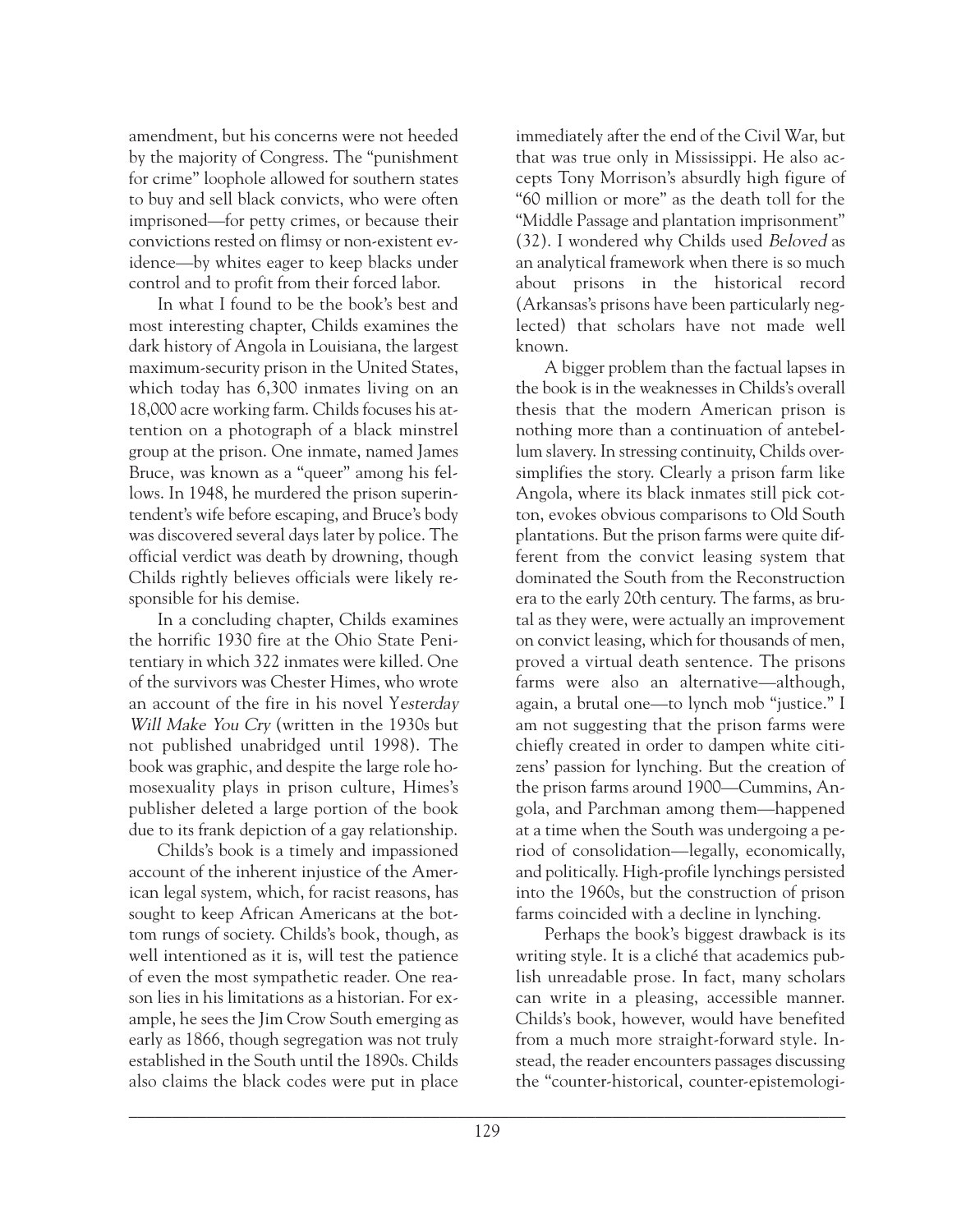cal, and counter-pedagogical value of [prisoners'] muzzled and submerged transmissions" (113) or "the critical suspension of a presupposed normative manliness and a self-possessed heroic model of resistance in respect to the hypercircumscribed positionality of the dominated represents an apposite point of entry . . ." (123). At the risk of taking such passages out of context, they give you an idea of what to expect should you pick up this book.

More exhausting than Childs's love of fiftycent words ("fungible" grew particularly tiresome) is his carelessness with terminology. The book throws around provocative words and phrases such as "genocide" and "US empire." A discussion of "empire" is particularly unsuited to his analysis, since prisons are mostly run by states and have little to do with whatever the United States is doing overseas (GTMO excepted).The book occasionally uses "capitalist" as a pejorative term, though the author's methodology isn't especially Marxist. Furthermore, it is irresponsible for an author to call the US prison system a creature of "liberal white supremacist misogynist" thinking without defining liberalism (classical or modern?) or examining how misogyny plays a part in his story. The vast majority of prisoners, historically speaking, have been men, and the author gives no serious attention to the subject of female prisoners.

Childs's looseness with his wording and terminology ultimately undermines his intention. To say that the history of American prisons is really just a continuation of slavery deprives the word "slave" and "prison" of their very meaning.To call oneself a "prisoner" is very different from calling oneself a "slave." A twenty-first century man living in a cell 23.5 hours a day at a supermax prison is very different from the antebellum slave, who, as historians have shown for decades, often exerted surprising amounts of freedom amid his or her bondage. In some respects, prisoners are worse off than slaves, in other ways better off. Most prisoners will be freed one day after their sentence ends. Before

the Civil War, most slaves were in bondage for life.

Slaves of the State is an insightful and impassioned but ultimately frustrating book. At its best, it provides a memorable look at certain aspects of America's prison system. At its worst, it is too willing to substitute theoretical jargon for historical rigor. Hopefully, however, it will spark debate in graduate seminars across the country.

--Colin Edward Woodward

## **AVAVA**

# Liberalizing Lynching: Building a New Racialized State. By Daniel Kato. (New York: Oxford University Press, 2015. Pp. x + 215, acknowledgements, conclusion, notes, index. \$39.95, hardcover)

On August 17, 1903, fifteen white men descended upon a sawmill in the Poinsett County community of Whitehall, where they proceeded to terrorize the black workers there in an effort to drive them out of such employment. In prosecuting these "whitecappers," the US attorney interpreted the Thirteenth Amendment as marking a vast expansion of federal power, arguing that if these black workers were not free to contract their own labor, then they existed, by virtue of the violence done them, in a state of slavery. Three of the defendants were convicted but appealed to the US Supreme Court, which, in the case of Hodges v. United States (1906), overturned the conviction of these alleged vigilantes, arguing, in part, that although people had the right to be safe from violent attacks, the bestowal of citizenship upon African Americans meant that they should take up their plight with state and local authorities rather than the federal government.

Such cases, according to political scientist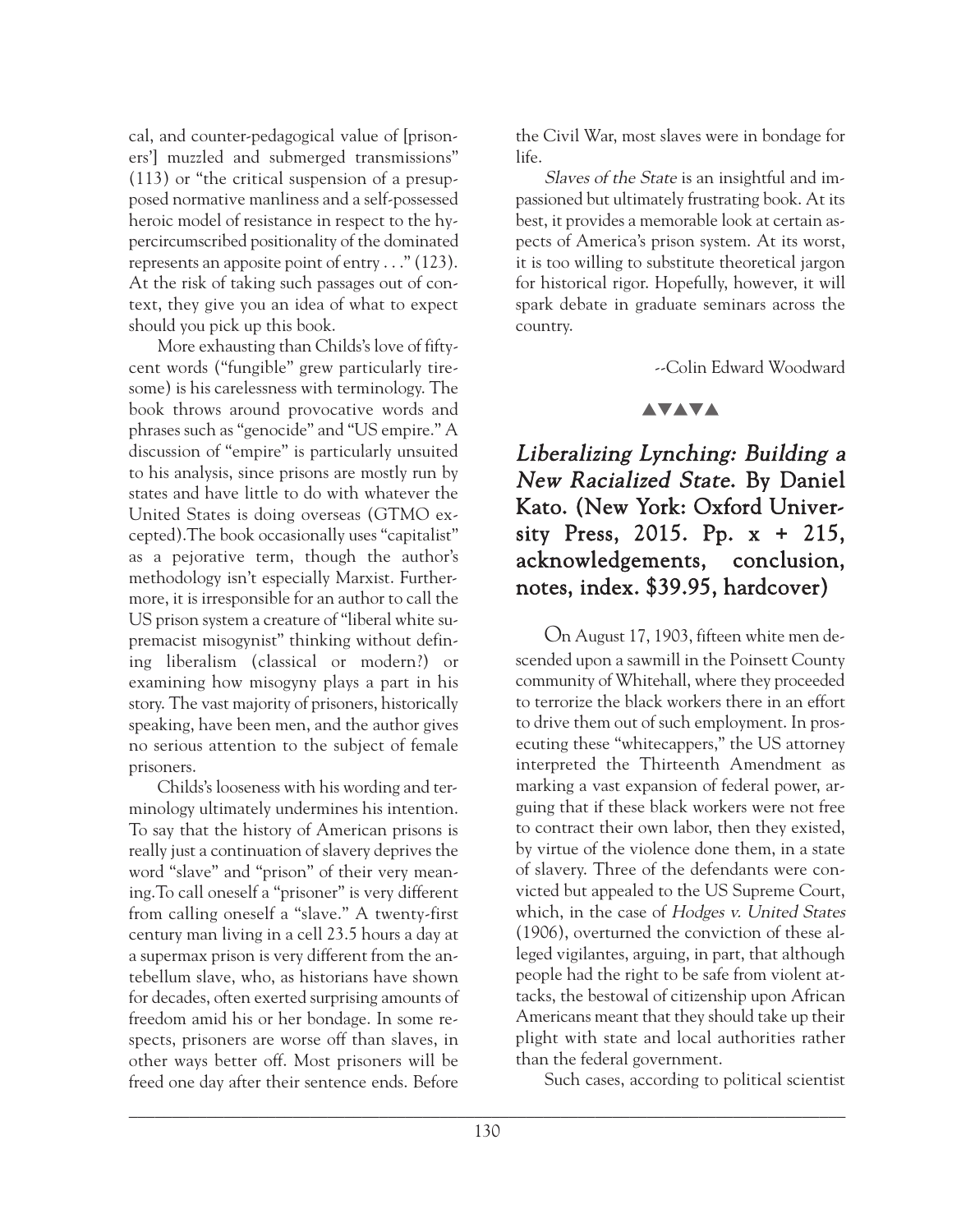Daniel Kato, exemplify the federal government's embrace of "constitutional anarchy" as a means of avoiding its responsibility to protect the rights of African-American citizens. After all, Southern racist violence such as lynching struck at the core of national sovereignty, for what is the purpose of government if not to protect citizens from violence? Thus have many commentators on lynching concluded either that the United States constituted a weak state, the federal government simply not possessing the power needed to protect the lives and liberties of its citizenry, or that the nation was an illiberal apartheid state, the federal government



being the font of anti-black violence. By contrast, Kato, in Liberalizing Lynching, argues that the three branches of the federal government colluded in pursuing a policy of inaction. In this schema, "political officials successfully mischaracterized what was actually a political

arrangement made by politicians into a matter of state rights that was to be resolved by the courts" (15), just as the courts, like in the above example, insisted upon their own helplessness.

Kato begins in the Reconstruction era, with the occupation of the former Confederacy being undermined by uncertainty regarding jurisdiction (whether military or civil courts had primary authority), as well as by President Andrew Johnson's regular sparring with Congress. In this dysfunctional environment, extremist groups like the Ku Klux Klan were "able to garner the support of a majority of white Southerners because they appeared to be effective in restoring a semblance of stability and order" (39). Meanwhile, the Republican Party began to abandon the civil rights of freedmen in order to broaden its appeal in the South. Irreconcilable differ-

ences within Congress led to the brunt of federal rights enforcements falling upon the US Supreme Court, which was reluctant to take the lead—and manifested that reluctance in its opinions. One prime example of this was the Slaughter House Cases, which arose from white butchers in New Orleans, Louisiana, suing their state in protest of a law that would centralize slaughtering and butchering, arguing that such a statute deprived them of the "privileges and immunities" outlined in the Fourteenth Amendment. In its ruling, the Supreme Court decided against the butchers, in part because they were white, thus interpreting the amendment as "bequeathing extraordinary power to the federal government that was to be used solely for the emergency of race" (93). The later United States v. Cruikshank case, arising out of the 1873 Colfax Massacre in Louisiana, carried this further by insisting that federal intervention was only sustainable when individual states were trying to deny rights to their citizens, not when citizens were engaging in private acts against each other, even if those acts were racially motivated. As the Republican Party narrowed its focus, racial violence such as lynchings no longer carried the same political connotation they did during Reconstruction, when to threaten African Americans was a means of threatening the much-hated party of Lincoln. However, depoliticizing racial violence was, in fact, a political decision, one carried out to obscure lynching's transformation "from a tactic of political change to an object of political containment" (111). The active non-enforcement of laws on the part of federal authorities created an environment of license at the state and local level that "enabled racist local customs and practices to decide what qualified as murder"—and thus was likely to be prosecuted—"versus what fell into the category of a lynching" (129). The federal government began bringing an end to this dual state system by the middle of the twentieth century. As Kato makes clear, decisions like the one by President Dwight Eisenhower to intervene in the deseg-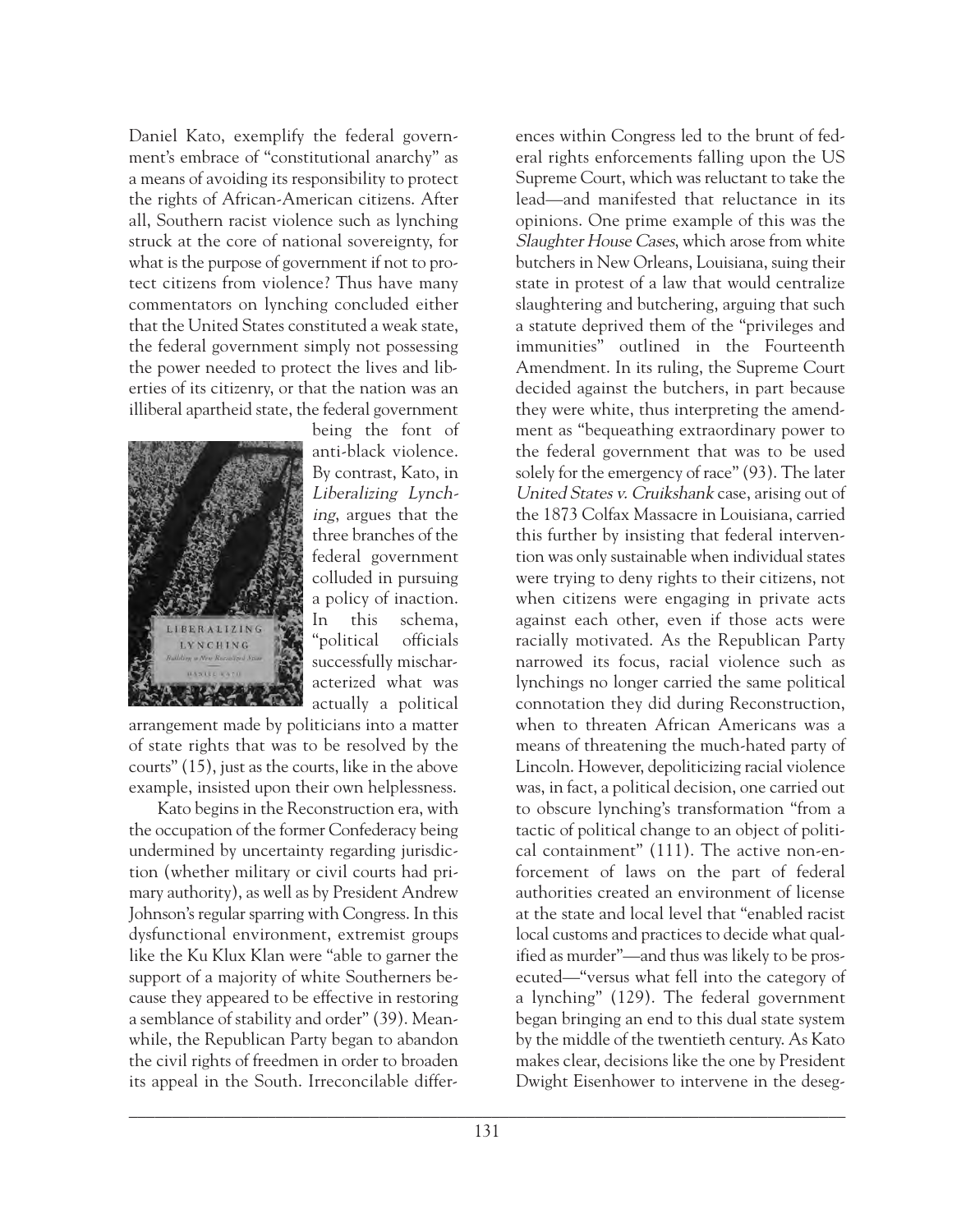regation of Little Rock Central High School did not rely upon new laws, thus indicating that the federal government had always possessed the authority to protect the rights of the citizens but had, because of ill political winds, reneged on this responsibility for the better part of the century.

A few small errors aside (the Little Rock crisis happened in 1957, not 1956, for example), Kato's book constitutes a truly fresh take on the subject of lynching, one which eschews the easy answers of Southern racism and mob mentality for a deeper meditation upon the nature of political violence—and how the political is often obscured when acts of violence are dubbed "random" or "savage." Moreover, in his conclusion, Kato questions the potential of liberal remedies to the problem of racial violence in the present day by observing how "the very machinations of liberalism have come not only to administer the killing," as with the death penalty, "but also to exonerate the killer and admonish those who are angry about the killing," as exemplified by recent acts of police violence (157). Amid a wealth of recent studies on lynching, Liberalizing Lynching stands out as the sort of work likely to shape academic perspectives on lynching for years to come.

--Guy Lancaster

## **AVAVA**

Faces like Devils: The Bald Knobber Vigilantes in the Ozarks. By Matthew J. Hernando. (Columbia: University of Missouri Press, 2015. Pp. ix-xii + 221, illustrations, notes, index. \$60.00 hardcover)

The vigilantes who operated in southwestern Missouri in the late nineteenth century still ride the hills in Branson's tourist district, but the history of this secret organization has re-

mained elusive. Several studies have narrated the Bald Knobbers' activities, but these histories have not satisfactorily explained the evolution of this group. In Faces like Devils, Matthew J. Hernando grants this history the justice it deserves by offering a balanced, thorough, and analytical study of the rise and fall of the Bald Knobbers. Hernando delivers the history that has been missing by examining the social context in which this group formed, probing differences between Bald Knobber clans, and detailing how officials successfully combated these vigilantes.

Hernando provides a detailed overview of American traditions and regional realities that fostered the creation of the Bald Knobbers. After discussing numerous instances of American vigilantism and how these were related to several political traditions, such as the right to alter government, direct democracy, and popular sovereignty, he argues that "a full understanding of the Bald Knobbers requires an analysis of the people and the land that gave rise to them" (p. 19). He points out that guerilla warfare during the Civil War taught the locals how to harm one another, had galvanizing effects on their political allegiance, desensitized them to violence, and created long-term animosities and that crime and violence increased after the war because "[m]any of the criminals,

who had military experience as soldiers or guerillas, used the skills they learned in wartime to make a new livelihood for themselves as outlaws" (p. 43). He also demonstrates that changes in the resident population contributed to regional tensions when the primary source of im-



migration shifted from the Upland South to "states such as Ohio, Illinois, Indiana, Iowa, and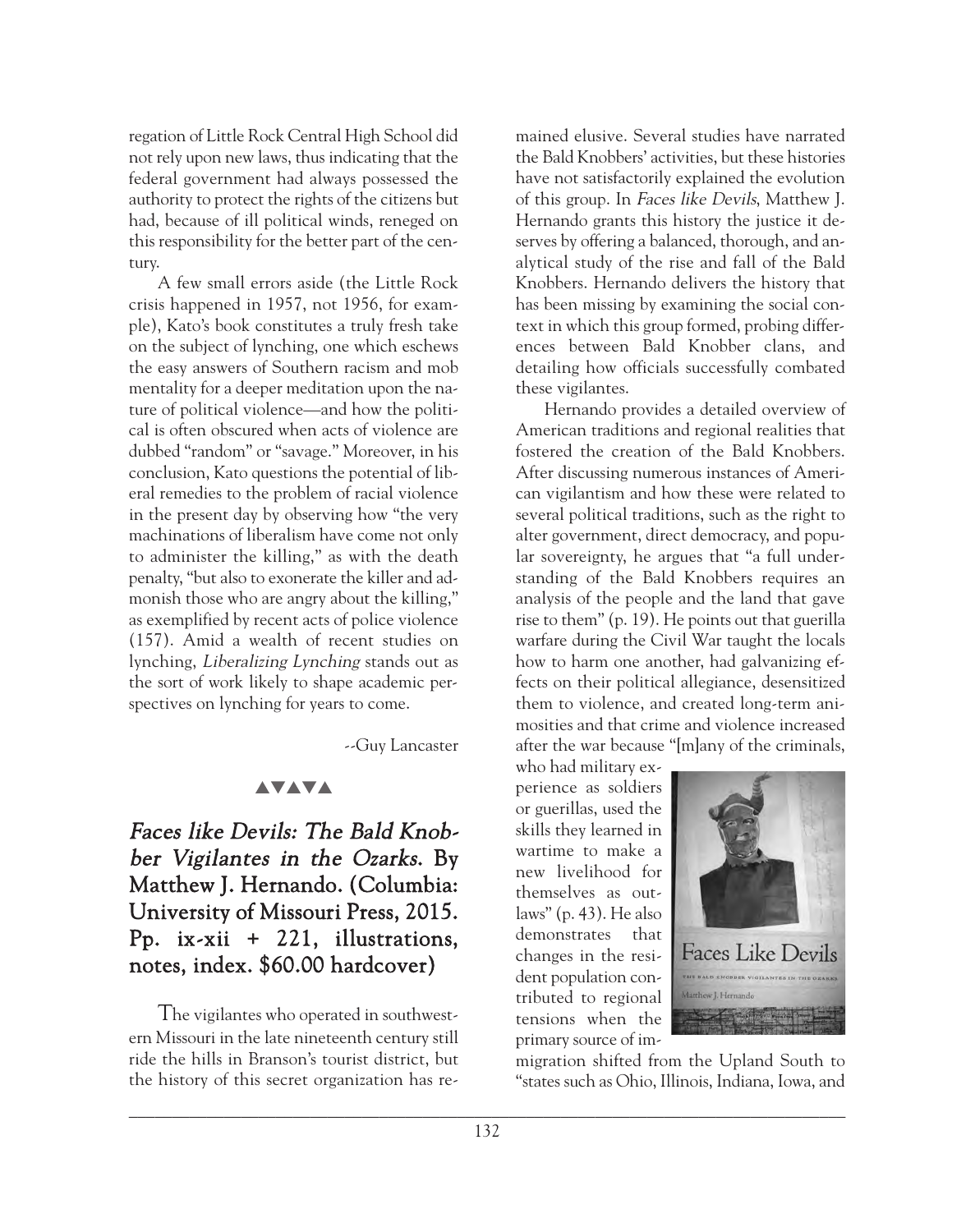Kansas" after the war and that many of these new arrivals were professionals and businessmen desiring law and order (p. 46).

A key contribution of Faces like Devils is Hernando's examination of the divergent motivations of the Bald Knobbers of Taney County and the later Bald Knobbers of Christian and Douglas Counties. He observes that the two groups "exhibited such stark differences in their goals, tactics, and membership that it is sometimes difficult to see how they were considered part of the same group," and then points out that the overarching motivation of the Taney County vigilantes was protecting economic progress while later groups were concerned more with moral order (p. 17). To open his examination of these groups' differences, Hernando uses the initial actions taken by each as examples of their contrasting ideologies. He explains that the first violent action of the Taney County Bald Knobbers was the storming of the county jail and the lynching of two prisoners charged with assaulting and wounding a storeowner and his wife. In contrast, he points out that some of the earliest violent actions of the Christian County clan included whipping men who "abused or neglected their families" or "made a public nuisance of themselves" (p. 118) and destroying a saloon the vigilantes believed was taking money that "should have gone to supporting  $\ldots$  families" (p. 119).

Earlier studies narrated the major happenings of the Bald Knobber's decline, but Hernando moves beyond narration to offer a close study of the legal strategies used to cripple the organization. He categorizes the two central strategies as "carpet bombing" and "cut off its head" (p. 161), and he explains that the carpetbombing consisted of bringing numerous charges against as many Bald Knobbers as possible to demoralize the members and that officials followed this action by attempting to cut off the group's head by bringing serious and well-substantiated charges against its leaders. He observes that these strategies were effective because many Bald Knobbers could not afford

legal representation, were the main source of income for their families, and were offered lenient sentences for cooperating, and he adds that the harsh sentences meted out to the leaders most responsible for the group's actions (four were sentenced to death) demonstrated that future vigilantism would not be tolerated.

Faces like Devils has numerous other strengths, such as sobering depictions of the Bald Knobbers' crimes, discussions of the consequences of this group's violence, a detailed narration of a jail escape, and analysis of how the Ozarks was treated in the national media during this era. At a higher level, this book demonstrates the difficulty of arriving at a balanced and meaningful history when the past has been distorted by biased sources, and it also serves as a reminder that our justice system is a thin, fragile surface over the abyss of social chaos.

--Phillip Howerton

#### **AVAVA**

To Can the Kaiser: Arkansas and the Great War. Edited by Michael D. Polston and Guy Lancaster. (Little Rock: Butler Center Books, 2015. Pp. 160. contributors, further reading, index. \$22.50, paperback)

In the beginning months of 1914 old European alliances would be tested by the rising nationalism both within and outside its borders. The assassination of Austrian Archduke Franz Ferdinand on June 28, 1914 further kindled these tensions and, in combination with numerous other factors, led to the beginning of the "Great War." At the outset of this "European" conflict, Americans, including Arkansans, were of the general opinion that the war was unlikely to affect them directly and, thus, they were un-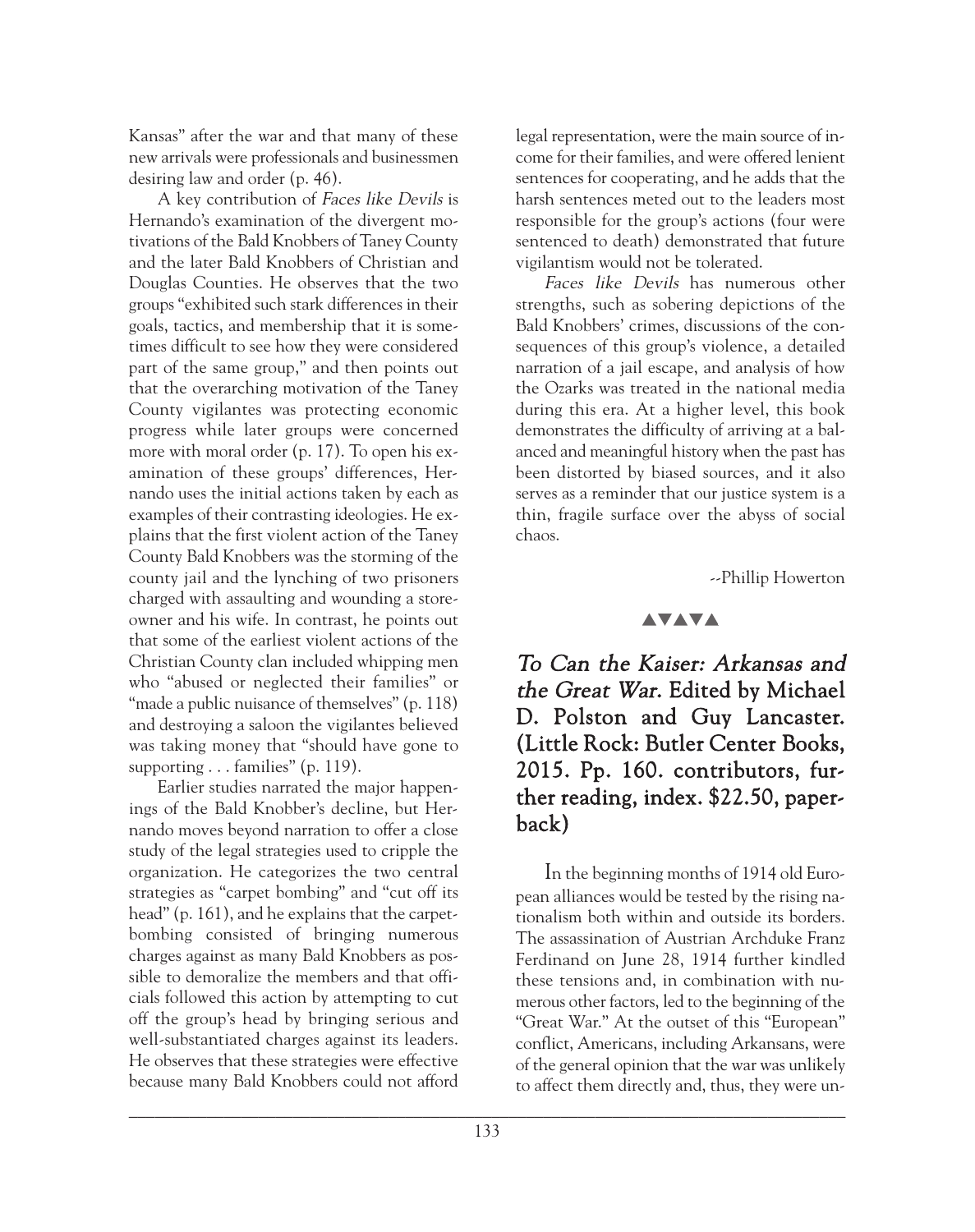

likely to become involved. This proved to be an erroneous assumption. Despite having boasted during his 1916 presidential campaign that he had kept America out of the war, recently reelected President Woodrow Wilson reversed his position of

isolationism following the loss of American lives and property to German U-boat activity in the Atlantic Ocean and Germany's renunciation of an earlier treaty assuring that American ships would not be targeted.

Preparations for war are never simple and, as Michael D. Polston says, "When war was declared in April 1917, the nation was ill prepared to enter a modern war that had been raging for three years" (p.36). In To Can the Kaiser: Arkansas and the Great War, the editors, Michael D. Polston and Guy Lancaster, bring together a collection of essays, presented as chapters, which explore the effects of World War One on Arkansas and its people. With the publication of a single-volume work examining the profound changes wrought upon the state and its citizens by the war, the book fills a void, which has hitherto been lacking, in the documentation of the state's history.

Starting with "Arming Arkansas: Putting the State on a War Footing" by Stephen Teske, each essay addresses aspects of Arkansas's preparedness and contribution to the nation's involvement in World War One. There is some repetition of subject matter; for example, Teske and J. Blake Perkins both address propaganda. However, each author approaches the topic in a unique fashion, thus adding to the body of scholarship allowing for an inclusive, rather than exclusive, exploration of the subject matter.

Teske's introductory essay examines how

America entered the war and gives a brief overview of Arkansas's contribution to the war effort including propaganda; mobilization of non-traditional workers, such as women; construction of training and munitions facilities; support of the war effort by volunteers and the Red Cross; the re-integration of soldiers into civilian life; and the economic effects of the conflict upon the state. The second and subsequent essays provide a more focused view of different parts of Arkansas's involvement in the war effort while providing a commentary on the social and financial effects of this response and on the State of Arkansas during the second decade of the 20th century.

Of particular interest in the social commentary is chapter eleven "Plague!: The 1918 Influenza Epidemic in Arkansas" by Nancy Hendricks. This chapter eloquently explores the origins and transmission of the disease throughout the world, Arkansas's response to the disease, and its effects on the military and civilian populations of the state. Of particular note is the lack of media reporting of the disease despite its enormous impact and mortality. The pandemic is estimated to have claimed fifty million lives worldwide compared with approximately nine million killed in the war. Hendricks postulates that the lack of reportage was partly due to the fact that "what sold was the excitement of war" (p.137). She further suggests that "public health officials [were] disinclined to declare the disease a threat" (p.137) partly because of the fact that influenza was not included in the agency's guidelines as a health threat and also in an attempt to prevent panic among the state's inhabitants.

The final essay, "Memorializing the Great War" by Mark K. Christ, closes the book with an exploration of how Arkansans chose to honor the sacrifices and achievement of its citizens killed during service in The Great War and the controversy created by how the sacrifices of these citizens should be recognized. Two distinct points of view emerged: traditional "war memorials" with the names of the dead/missing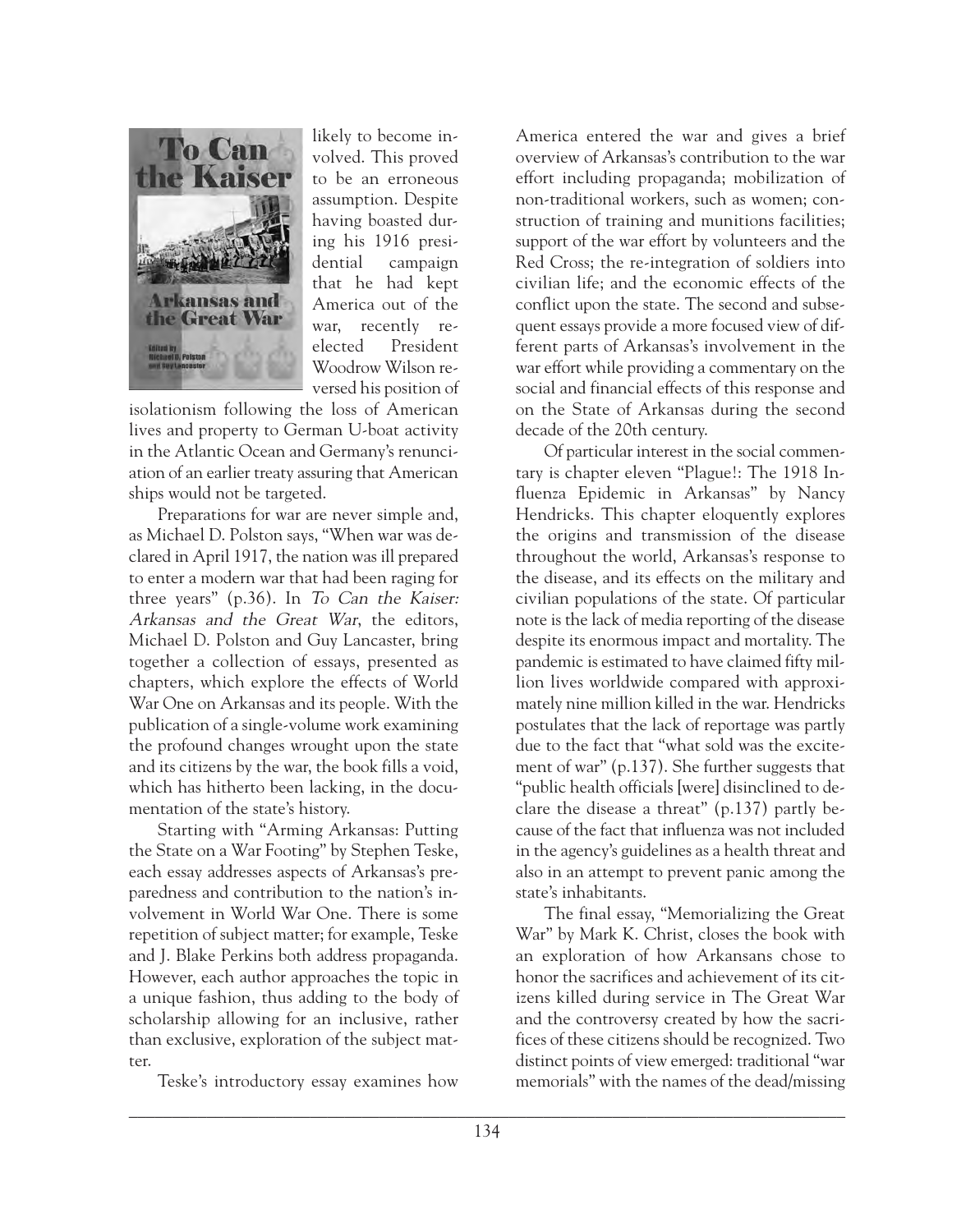engraved on states and plaques and "living memorials" including "bridges, parks, libraries, playgrounds and community centers" (p.148) which would form a part of the communities they served and "contribute to the reconstruction of America and meet the needs of communities" (p.148). Christ concludes his essay and, thus, the book by noting that twenty-first century Arkansans continue to remember those who serve their country in foreign wars.

Michael Polston and Guy Lancaster do an excellent job of bringing together in one volume a collection of essays that portray Arkansas at a pivotal time in both United States and world history. To Can the Kaiser: Arkansas and the Great War should definitely be on the recommended reading list, if not included as a required text, of any Arkansas History class.

--Simon Hosken

## **AVAVA**

The Little Rock Crisis: What Desegregation Politics Says About Us. By Ravi K. Perry and D. LaRouth Perry. (New York: Palgrave Macmillan, 2015. Pp. vii-xvi + 225, list of figures, preface, acknowledgements, appendix, notes, references, index. \$105, hardcover)

The purpose of this well-researched text is to document the historical changes that resulted from the bravery of the nine teenagers who integrated Central High School in Little Rock, Arkansas. After the Little Rock Nine integrated and the majority graduated from Central High School, this historic act of courage changed life for African Americans throughout Arkansas. This text is organized into four parts. The preface and introduction include an

overview of how and why this text was written. Part I focuses on the lasting implications of the Little Rock Nine's resilience. Part II includes a contemporary perspective on the outcome of the event.

In the introduction, a case study method is employed in the authors' journey to unveil the impact of the Little Rock Nine and the desegregation politics that followed in their footsteps. The authors conduct this study using primary and secondary documents, statistical data, and interviews, detailing many of the historical published works leading up to their own writing project. They explore the purpose and implications of each of these previous research projects, positioning their work as one that focuses on the lived experiences of those who subsequently benefitted from the desegregation efforts of the Nine. The Little Rock Crisis also describes the tensions that existed in the city during the desegregation of its public spaces, and it documents the lives of those impacted and involved in the battle to end segregation.

Part one of the text focuses on the relations between the black and white populations in Little Rock. Also, this section examines the relations among African Americans themselves. Some African Americans wanted the changes that the Brown legislation yielded. Oth-



ers were afraid of how whites would respond because of the open hostility and overlooked crimes against African Americans by highly organized white supremacist groups. Melba Pattillo Beals's biography of her experience as one of the Little Rock Nine discusses this trepidation in her book. In other words, many members of the African American community were afraid of reprisals by white supremacists. There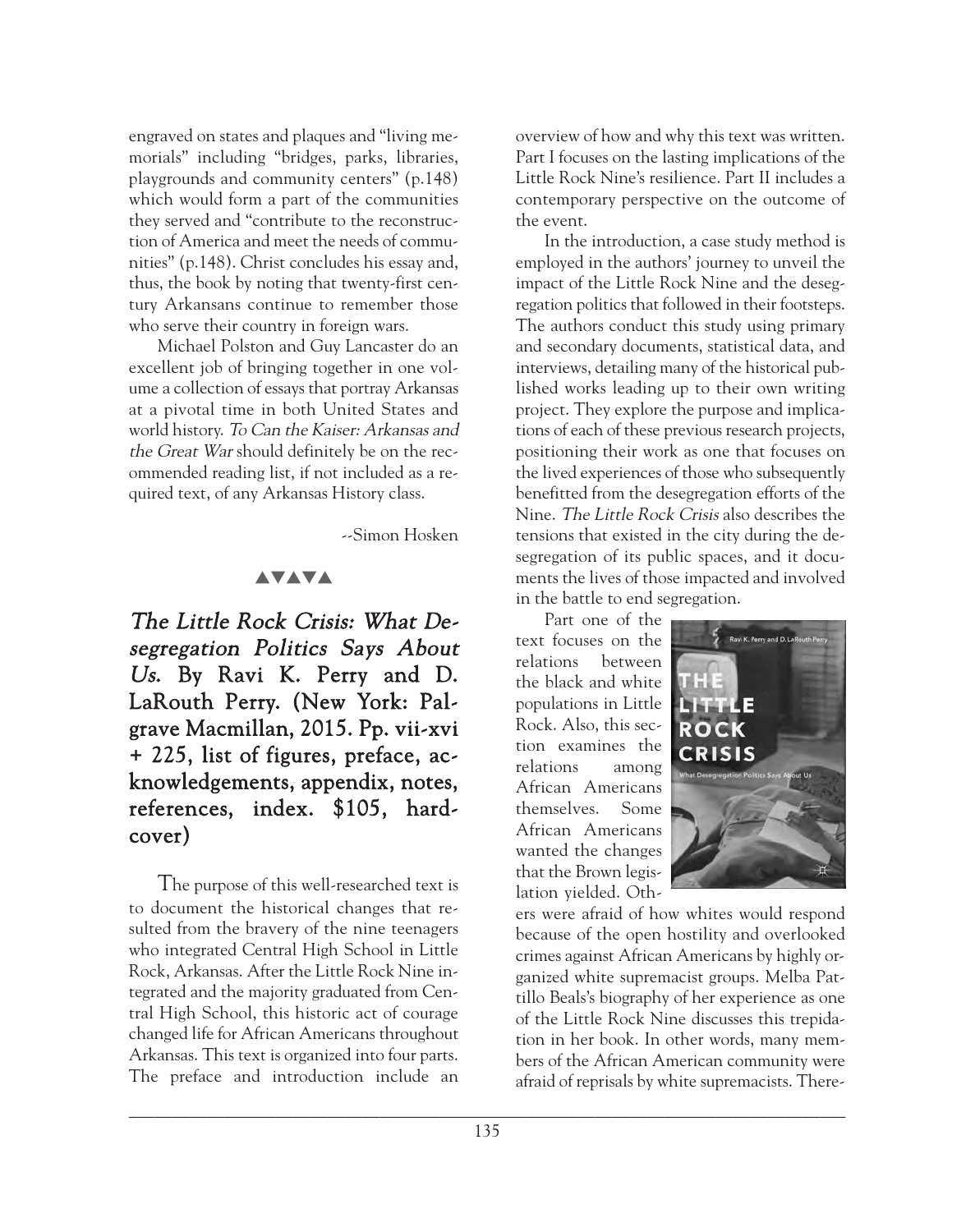fore, the inaction of fearful African Americans made it difficult to enact change and to make strides toward racial progress. This fear and inaction on the part of African Americans in Little Rock shows that, although Jim Crow laws were being abolished across the South, the social structures and invisible social codes of segregation still influenced their behavior.

Daisy Bates, a journalist who documented the civil rights movement in Arkansas, is profiled in this chapter as well. Her story, about finding out the truth about her family and the effect that desegregation had on her life in terms of identifying the men that tore her family apart, helps to provide the backdrop for this chapter. Bates went on to make numerous strides through her civil rights work as president of the local NAACP branch in Arkansas. This chapter also provides individual profiles of the entire Little Rock Nine, both as they fought to desegregate Central High School and in their experiences later in life; and, by profiling the most outspoken segregationists of the era and their role in the series of mobs that inflicted fear, violence, and outright harassment and crimes upon the black people desegregating Little Rock, it does something that few previous books have done. Using the proliferation of accounts by the black press during this period, the authors show the legacy that the segregationists passed down to their children as well as their actions in forming mobs to collectively fight desegregation and defend their investment in a system of skin color privilege that allowed whites to inflict terror, crimes, and financial inequality against blacks with impunity and protection under the law.

Part two, incorporating the final chapters in the book, discusses how the desegregation efforts in Little Rock in the 1950s continue to influence the civil rights work that is done in the present day. The authors look at the contemporary population and discuss whether real progress is still happening. Where does the new revitalization of the historic Central High leave the existing African American population? Do

they stand to benefit from their tax dollars being used to fund a school to which they may have no access? What has happened to the history embedded in this school regarding the national landscape for civil rights? This section also provides several personal narratives of current African American residents of Little Rock. The profiles are powerful and help to provide a picture of community engagement and of the legacy of civil rights activism that the Nine prompted in present day Arkansas.

The Little Rock Crisis: What Desegregation Politics Says About Us is a powerful reminder of the true effects of desegregation. This book is well written and engaging, contains sound research methods, and depicts a constant reality for current civil rights activists in Arkansas. It should be required for all courses that focus on issues related to race relations, segregation, and diversity within the United States. Students in education, sociology, psychology, anthropology, history, and African American studies would benefit from reading this work. The authors do an outstanding job of building upon previous research into this highly documented historical event that will especially benefit those seeking to become scholars of the civil rights era and its legacy.

--Tiffany A. Flowers

## **AVAVA**

# Klandestine. By Pate McMichael. (Chicago: Chicago Review Press, 2015. Pp. 320, \$26.95, cloth.

When asked to review Klandestine by Pate McMichael, I initially considered declining because of the memories I associate with the traumatic era of assassinations of the 1960s that I experienced as a young girl. I remember vivid media images of racial unrest, the Vietnam War, and the assassination of President John F. Kennedy in Dallas about three hours from my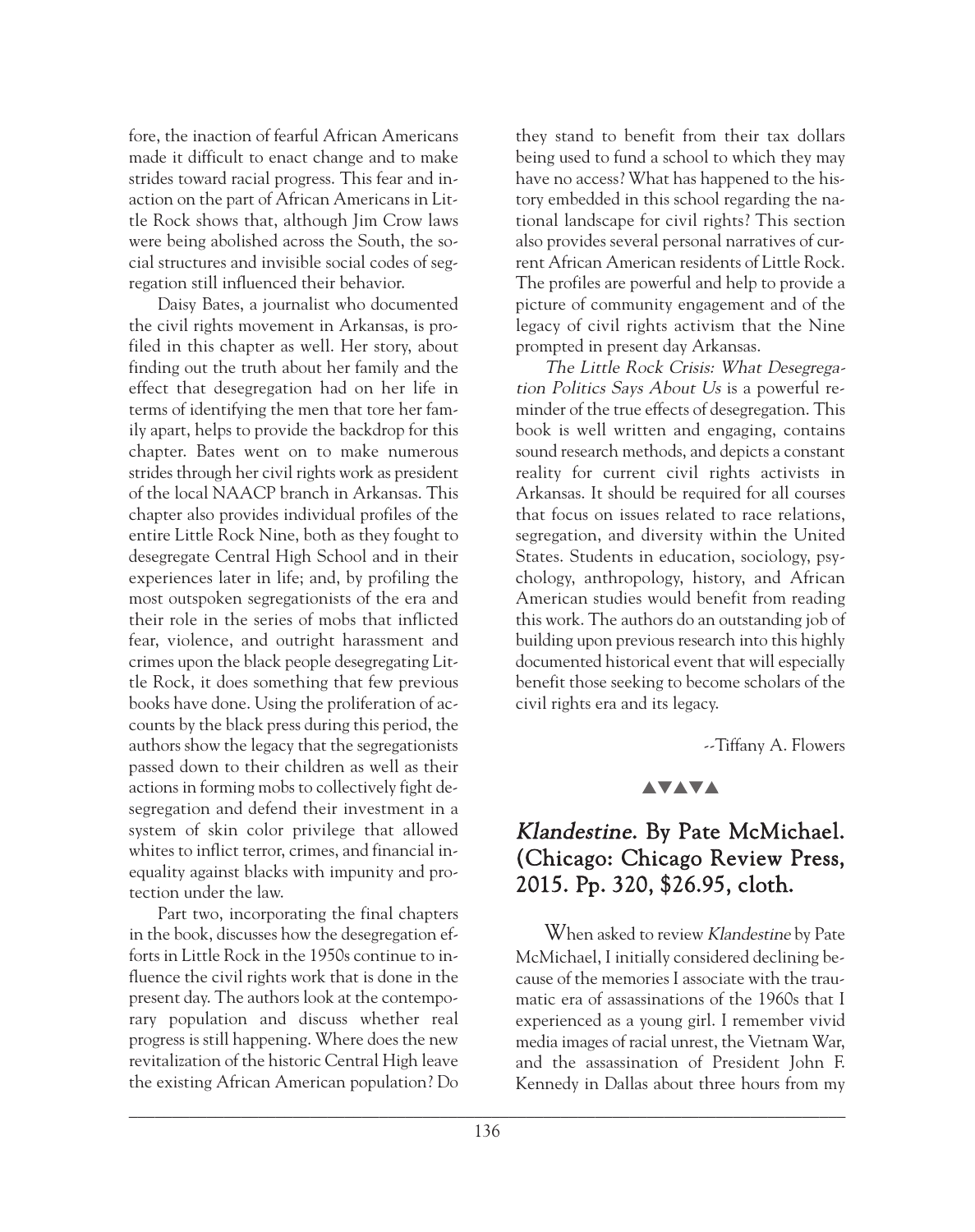home town, Paris, Texas. That very weekend my two best friends and I watched in horror as Jack Ruby shot Lee Harvey Oswald on live television. We were 13-year-old girls who could not make sense of what was happening in the world around us. When I heard about Martin Luther King's assassination five years later, I was an 18-year-old high school senior—a month away from graduation. One month following my graduation, Robert F. Kennedy was shot and killed in California during a campaign event and the war would rage in Vietnam for another seven years. History can sometimes be uncomfortable—especially for people who lived through trying times exemplified by the events of the 1960s.

The town where I grew up consisted of majority white residents, one Hispanic family who ran the local Mexican food restaurant, no Jews, and an African American population that was totally segregated in a four to six block area located in the northwest quadrant. My high school did not integrate until 1967 and with help from our football coaches, the process went smoothly and without incident. Because of intense media coverage about unfolding events throughout the South, my community was informed about what was happening in Philadelphia, Mississippi, Selma, Alabama and Little Rock, Arkansas. Pate McMichael's foray into the deepest darkest hours of the southern experience is sobering and troubling and brings back vivid memories of the past. He portrays events fairly and factually without editorializing; however, this book contains an underlying tale of intrigue and mystery, murder and mayhem. McMichael skillfully portrays a network of seedy characters that include shyster lawyers, a journalist for hire, crooked politicians, cops that are bought and paid for, and murdering Klansmen.

With regard to Dr. King's killer, James Earl Ray, he was always somewhat of a mystery to me. I knew he was a drifter who eluded authorities until they caught up with him at Heathrow Airport 64 days after Dr. King's assassination. After that, I did not care to follow his trial or its aftermath. I was too weary of war, death, and racial hatred. With more than a little trepidation, I picked up McMichael's book and was immediately drawn in by his sharp and lucid writing style. Klandestine delivers on many different levels and is rich with details about not only the King assassination but events leading up to that terrible day at the Lorraine Hotel in Memphis, Tennessee. McMichael's ability to bring all the characters in this drama to life is one of the reasons this book is so compelling and such a great read.

Chapters in Klandestine are short and staccato—each packed with a punch detailing various aspects of the events prior to, during, and after the King assassination. McMichael, with a steady hand, paints portraits of all the major players in a saga that does not spare unflattering details about their personalities. William Bradford Huie, a checkbook journalist who pays for Ray's story, is a man who inflates his own worth and manages to manipulate judges, lawyers, and James Earl Ray to suit his own interests. After the Associated Press announced that Ray had received a \$10,000 bonus from Huie, he offers no apologies with the following statement, "I don't particularly like paying somebody for his story, but often there is no other way of getting at the truth" (p. 35).

The first of Ray's attorneys, Arthur J. Hanes, "Klonsel" for the United Klans of America, is a staunch segregationist and strong sup-

porter of Alabama Governor, George Wallace. An opportunist and publicity hound, Hanes and his unlikely partner, Huie, pursue their own versions of the truth. Their story reads like a Hitchcock movie filled with Cuban gun runners, a mysterious

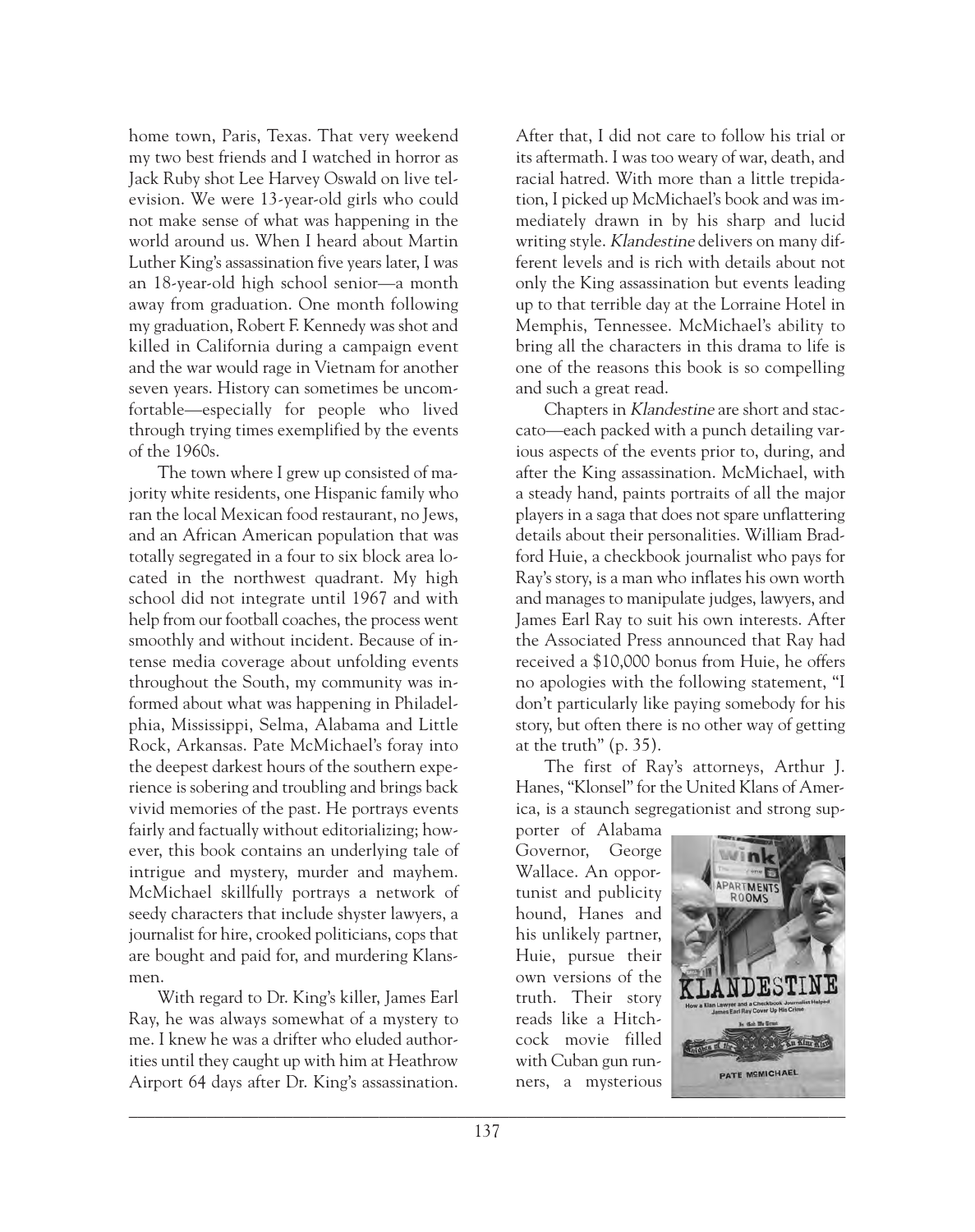"blond" Latin man who operates in the shadows of Ray's mind, and unconfirmed bullets from the bushes near the Lorraine Hotel; all informing Huie's journalism and Hanes's defense. McMichael leads the reader through Huie's and Hanes's web of conspiracies that are in many ways a product of the times. Many Americans were nervous about the future and distrusting of the government following the assassination of John F. Kennedy. Huie and Hanes, educated and successful men, were aware of the fact that many people felt there was some sinister plot at work and they both hoped to secure fame and fortune on the coattails of James Earl Ray.

Klandestine never disappoints. Even though the reader knows the final outcome, McMichael fleshes out little known details that come from years of investigative reporting. The chapters that deal with the 1963 church bombing that killed four young African American girls and the murder of Viola Liuzzo in 1965 are particularly difficult to read. These were the days when the Ku Klux Klan emerged as an anti-integration domestic terrorist group. Leaders of the organization had ties to the highest levels of state and local government and they could pay for defense by expensive lawyers such as Arthur J. Hanes. McMichael documents a very important and awful time in our nation's history. His book answers many questions but with the eye of a skillful storyteller, he leaves us with a second generation conspiracy theory articulated by Arthur Hanes, Jr.: "In 1968 on the eve of trial, the State was absolutely confined to a theory that one man, James Earl Ray, . . . killed Dr. King. Ray told us the reason the rifle was in Memphis was that it was part of an operation to bring guns from Mississippi down to New Orleans to Cuban revolutionaries" (p. 270). To this day, some people still wonder if Ray acted alone.

--Dianne Dentice

**AVAVA** 

Courthouses of Georgia. By George Justice. (Athens, GA: University of Georgia Press, 2014. Pp xi-xiv + 343, glossary of architectural terms, note on the text, acknowledgements. \$34.95, hardcover)

Courthouses of Georgia serves as a comprehensive pictorial guide to Georgia courthouses, which is carefully crafted to appeal to a wide audience. The book profiles one courthouse for



each of Georgia's 159 counties, representing a diversity of architectural styles and time periods. Its thoughtful organization enhances its usability across audiences, from a ready reference source for historic preservationists to a striking visual tour for potential visitors.

Ross King, executive director of the Association County Commissioners of Georgia (ACCG), provides the foreword. The book commemorates the centennial of the ACCG, with additional support from the University of Georgia Press and the Georgia Humanities Council.

In the introduction, Larry Walker shares stories from prominent Georgian civic leaders. These stories often invoke an awed and inspiring tone, but they also acknowledge past injustices. "The courthouses of the state of Georgia stand as monuments to the best and worst in all of us," states Chuck Byrd, former lieutenant governor of Georgia (p. 6). Overall, Walker emphasizes the often overlooked role courthouses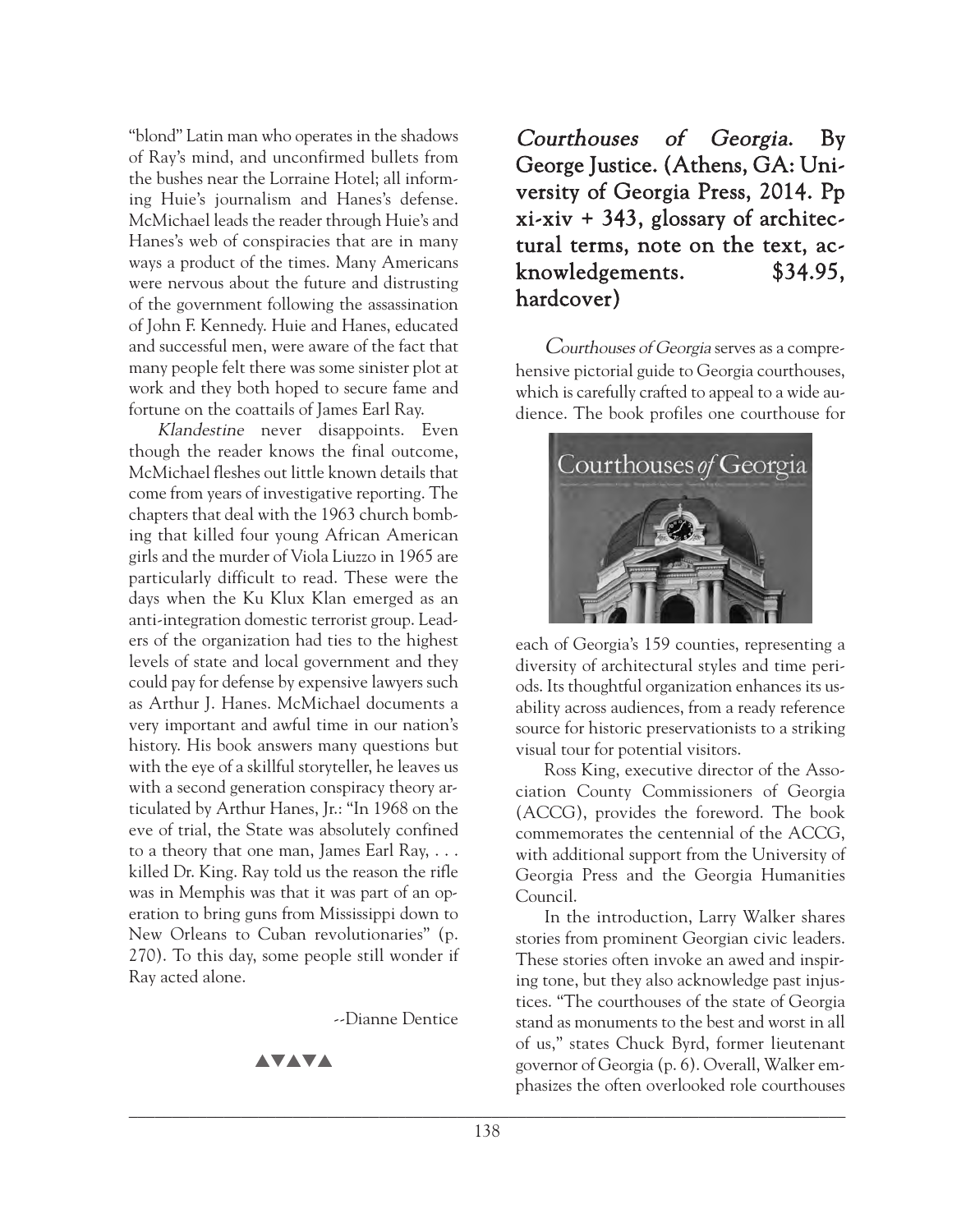play in everyone's lives, from birth until death.

The book identifies nine tourist regions of Georgia, which serve as the basis for the book's organization of courthouse profiles. The book moves through each region, starting from the north and moving downward from west to east. Grouping the counties by tourist regions is not only helpful for those planning a visit to a certain area, but it also allows readers to readily compare the different styles within a region to others.

Each courthouse profile consists of two pages: the left page provides a brief narrative and the right page depicts an image of the building. George Justice, a professor of history at the University of North Georgia, provides a concise narrative for each building. Justice focuses on describing the courthouse's most notable architectural features. He also notes when each county was founded and for whom it was named. A helpful sidebar lists essential information about each building, including its address, year completed, architectural style, designer, material, what year (if applicable) the building was placed on the National Register of Historic Places, and its current use.

The profile is accompanied by a photograph taken by Greg Newington, a fine art and commercial photographer. His images capture the majesty of the courthouses that so many Georgians fondly recall in the book's narrative. The reverence voiced in the introduction is supported by Newington's gorgeous imagery. Newington also skillfully varies his shots, avoiding a repetitious series of similarly-angled images, yet still showcasing each courthouse in its best light.

The selection of courthouses to profile for each county was also thoughtfully done. "The choices were made in an effort to demonstrate the variety of architectural styles that sweep the state's county seats and to contrast the diversity of development throughout the history of those courthouses that remain standing," explains George Justice (p. 347). The book accomplishes its mission of reflecting a diversity of styles,

spanning across three centuries of Georgian history.

For readers unfamiliar with architectural vocabulary, a useful glossary is located in the back pages of the book. The glossary could have been enhanced to include definitions of the different architectural styles highlighted in the book, but Justice's clear and consistent descriptions throughout the text do not make such definitions a critical need.

Overall, Courthouses of Georgia is a worthy commemoration of the centennial of the ACCG. It not only depicts a strong showcase of beautiful courthouse structures, but it also emphasizes the impact that courthouses have on our daily lives. More than mere pictures which given the quality would be a worthy volume in itself—the book offers introspective commentary that underscores and honors the role courthouses play in our everyday lives.

The Courthouses of Georgia would be a fine addition to any library and serves as an invaluable reference guide to scholars, citizens, and tourists alike.

--Shannon Lausch

## **AVAVA**

Poverty Point. By Jenny Ellerbe and Diana M. Greenlee. (Baton Rouge: Louisiana State University Press, 2015. Pp. ix + 121, notes, glossary, references, index. \$39.95, hardcover)

The convergence of art, history, and science has been eloquently woven together in this book concerning one of the most unique and mysterious archaeological sites in America. Photographer Jenny Ellerbe and archaeologist Diana Greenlee take us on a tour of the 3500 year-old Poverty Point site in northeastern Louisiana. Ellerbe leads us on this journey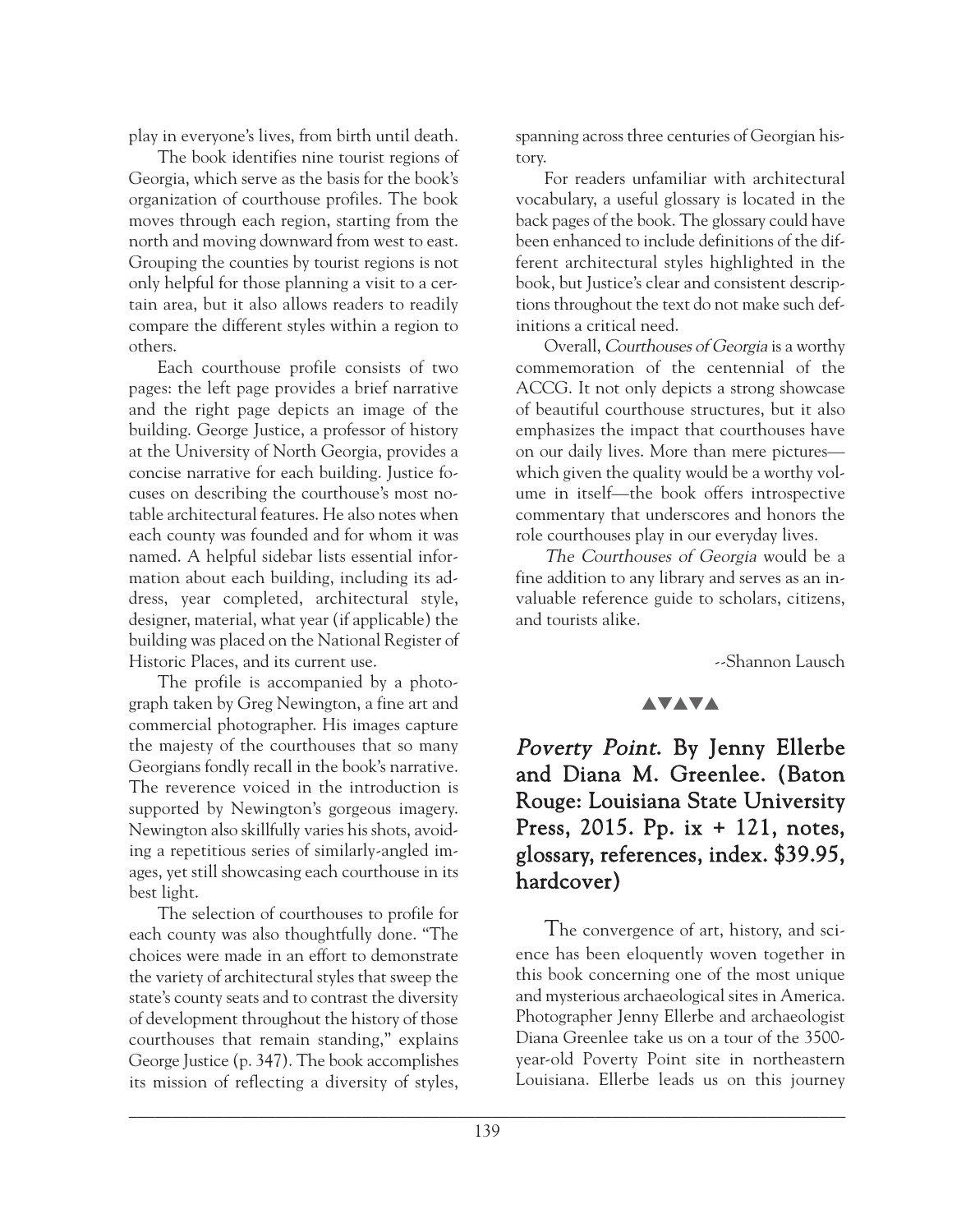through both the lens of her camera and the curiosity of a Delta native who has long wondered about the monumental earthworks so near her home. Greenlee helps answer these wonderings by care-



fully explaining the science of archaeology and the history of the investigations at the site. This collaboration is best described by Ellerbe herself: "This book is structured much like our conversations—my wanderings and musings, her research and data. It is a blending of art and science that is meant to expand Poverty Point from just an archaeological site to be studied, to a city and culture to be experienced" (p. 3).

Poverty Point is located along Bayou Maçon near the town of Epps in Louisiana. The 345-acre site was purchased by the state of Louisiana in 1972 and is now managed as a state historic site by the Office of State Parks. The significance of the Poverty Point site and culture has resulted in its designation as both a National Historic Landmark and a National Monument. In 2014, the site was given the prestigious international recognition of being added to the World Heritage List by the United Nations Educational, Scientific, and Cultural Organization (UNESCO), one of only twentytwo such sites in the United States. This book is an outgrowth of much of the authors' work to prepare the nomination of the site for the World Heritage List.

It is no surprise that there are earthen mounds at Poverty Point. Native Americans in the Mississippi Delta region of northeast Louisiana began building the earliest mounds in what is now the United States around 3800 BCE. Although mound building at Poverty Point did not begin until 1700 BCE, the sheer size and complexity of the raised mounds sets the site apart from anything that came before or after. The site contains six mounds and a series of semi-circular raised ridges that span nearly six miles in length. The ridges supported the homes of a large population in an era prior to development of agriculture, something archeologists long thought not to be possible for hunter-gatherer communities. Poverty Point stood as America's first city for six-hundred years, trading for resources that came from throughout the Mississippi Valley and much of the eastern United States. Exquisite tools and decorative objects were made at Poverty Point, but perhaps most famous are the baked clay balls, known as Poverty Point Objects, that were used in earth-oven cooking.

Sometime around 1100 BCE, the people of Poverty Point moved away and the site fell silent. Exactly why the site was abandoned is still unclear. Ellerbe captures this mystery brilliantly with her vivid descriptions:

I walk through acres of dry, cut grass that rests like tufts of hay on the soft ground. All is beige and dormant. From the empty expanse of ocher, a dozen small birds rise before me, as if they were born of the brownness and released at the sound of my footsteps. I walk on, and it happens again and again. From nothing, from the grass . . . flocks of birds. And so the Poverty Point people appear before me at times, when I least expect them, when I am walking their city, when they rise from seemingly nowhere. (p. 31)

Ellerbe breathes life into this ancient place in a way that no scientific report could ever manage and in the process allows the lay-reader a glimpse into the past that is difficult to accomplish with the typical arcane literature of archeology. When ascending the 72-feet-tall Mound A, Ellerbe again ponders the deeper questions of her journey:

Once on the summit I wonder who would have been allowed up here in ancient times. Everyone? Only the elite? And what would they think of me now as I try to find them, try to envision their city stretched below me? I mentally cut down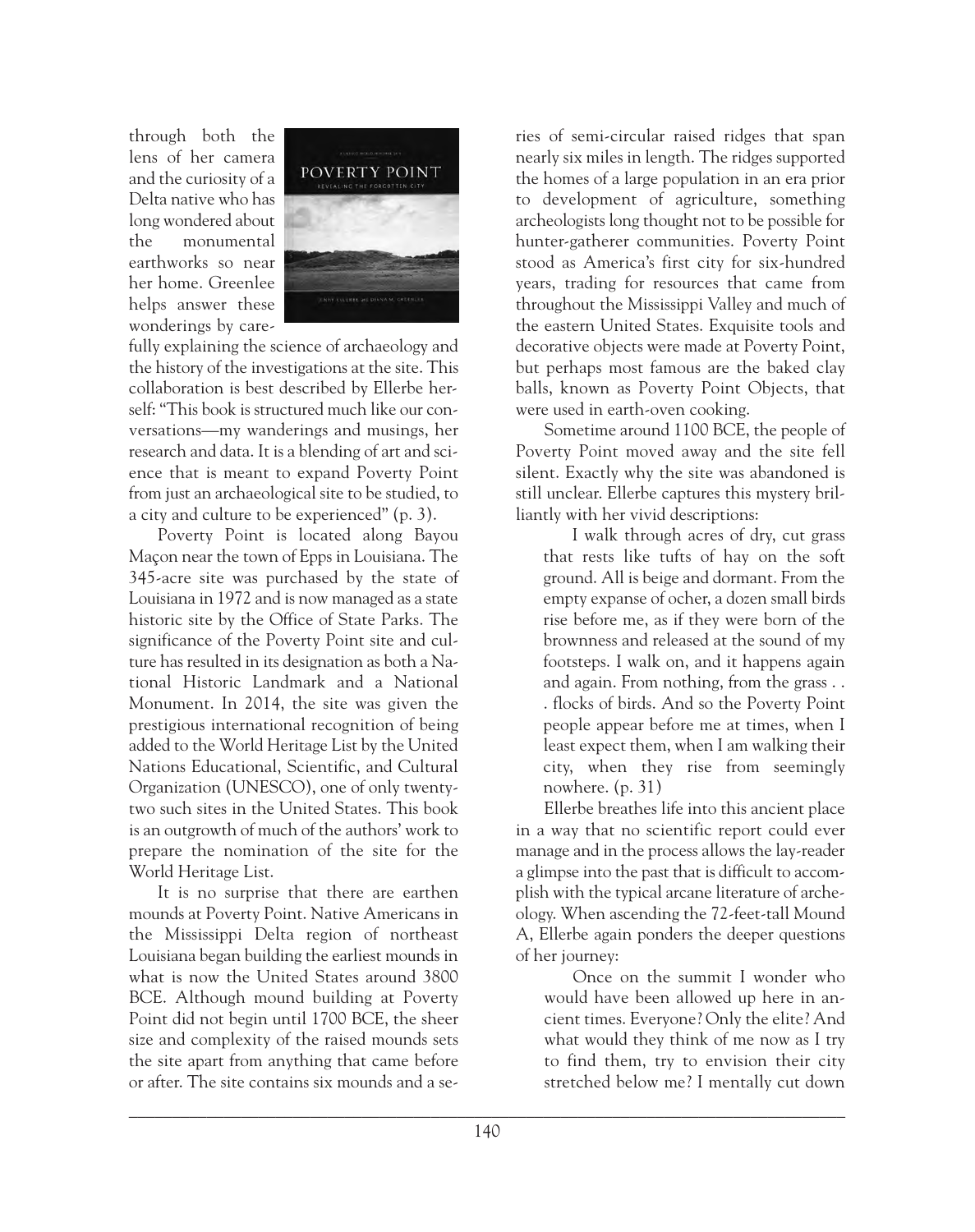the trees in the plaza, build houses on the ridges, replace the barrel circles with wooden posts and add people, hundreds of them, maybe thousands. I sniff the air for smoke and fish scales and listen for the thud of celts pounding against wood. In brief moments it comes to life, loud and bustling, shining and clear and full, before it slips though my imagination and reality returns. (pp. 53-54)

The book is unlike any other I have come across and is a delight to read. Ellerbe's photographs provide us with amazing views of the Poverty Point landscape, but her inquisitive descriptions paint mental views that give us even more insight into the mystery of an ancient culture. Greenlee balances these questions by providing as many answers as possible all the while keeping the discussion entertaining and informative. Together they have achieved a successful union between art and science. Hopefully, we will see more works of this kind in the future.

--Glen Akridge

## **AVAVA**

# Katrina: After the Flood. By Gary Rivlin. (New York: Simon and Schuster, 2015. Pp. xiii-xvi + 412, author's note, epilogue, acknowledgements, notes on sources, index. \$27.00, hardcover)

Combining the tenacity of a political scientist seeking the "big picture" with an anthropologist's love of culture, Gary Rivlin delivers a sophisticated yet readable narrative about the people that made a difference in post-Katrina New Orleans, one that will resonate with readers inside and outside of academia.

Some of Rivlin's change makers are public figures such as New Orleans Mayor Ray Nagin, Louisiana Governor Kathleen Blanco, and

Arkansan James Lee Witt, the Beltway-savvy administrator brought in by Governor Blanco to help the state find federal relief funds. Others are probably unrecognizable outside the Crescent City. Alden McDonald, President of Liberty Bank, was one such obscure figure whom Rivlin credits as a change agent par excellence. McDonald scrambled in the days after Katrina to get his New Orleans East bank online with its interbank network so that customers could withdraw funds from ATMs. He succeeded on September 9, 2005, and from that day forward, his reputation as the George Bailey of post-Katrina New Orleans was well earned. McDonald upped the amount customers could withdraw from ATMs, picturing them displaced, stranded and desperately needing cash. He forgave loan payments for four months and later restructured loans so that delinquent customers could pay as little as \$10 or \$20 per month to avoid default.

In Lakeview, a community in central New Orleans, Connie Uddo's family was among the first to move back to the flooded neighborhood. Disgusted at the slow pace of the recovery, Uddo decided to take matters into her hands,

leading the effort to clean up her corner of Lakeview and freely offering assistance to other families coming back to the neighborhood. Shedding her usual political apathy, she became a fully engaged community activist, a role model for others. Her home was designated a



Beacon of Hope, a place where people returning to Lakeview from evacuation could find the resources to get back on their feet—a working phone, a fax machine, running water and advice on where to find volunteers willing to repair damaged homes. Uddo selflessly merged her project with Freddy Yoder's block-by-block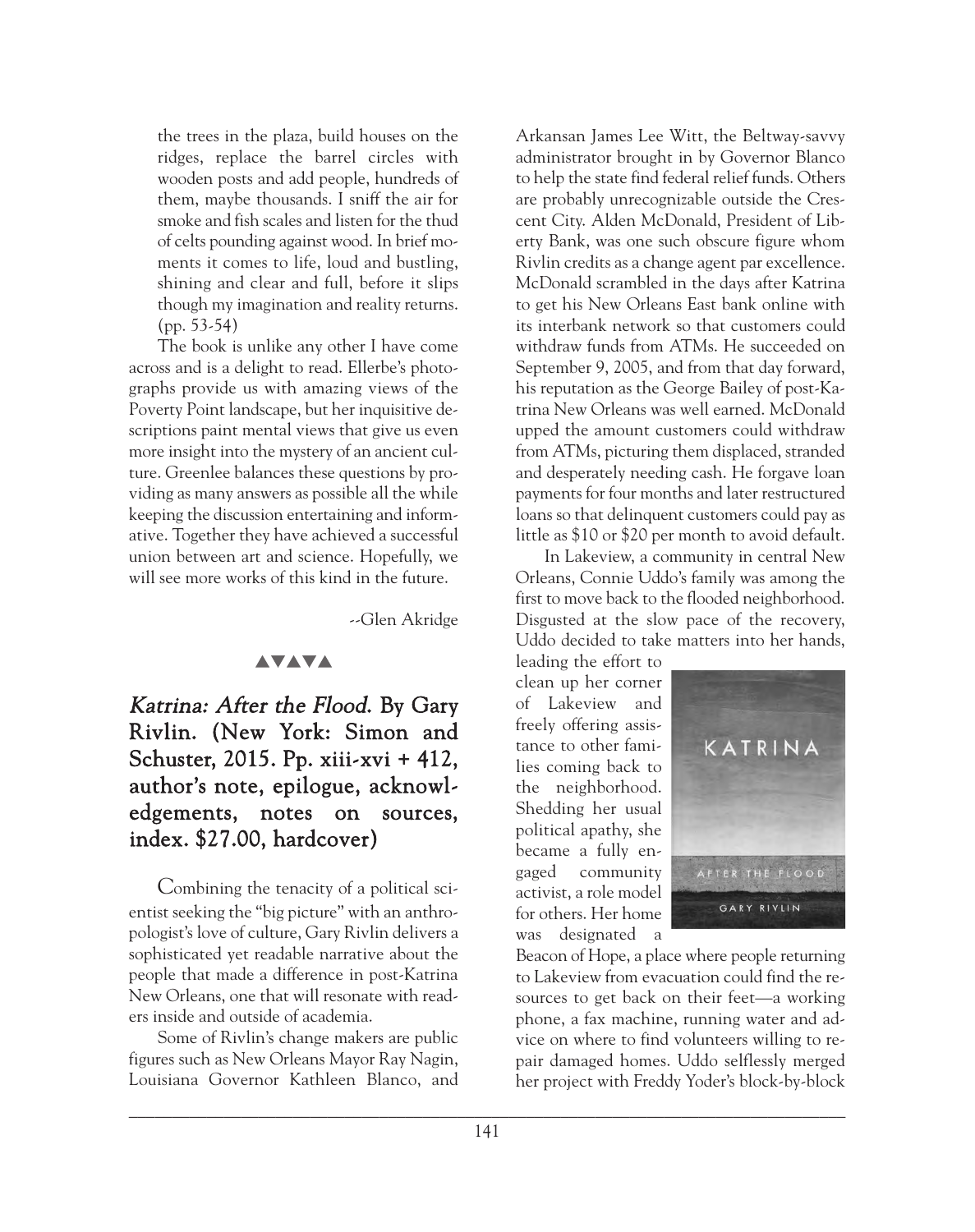campaign and Will Hood's St. Paul's Homecoming Center. Due to efforts of people like Uddo, Rivlin gives Lakeview credit as a place that was maximally self-sufficient, not waiting for or being dependent on the federal government for help.

A crucial moment in the recovery occurred when Kathleen Blanco held back Louisiana's oil lease revenue from the federal government to leverage more aid to Louisianans who had lost homes in the storm. This action got the Bush Administration's attention, and Louisiana homeowners received \$4.2 billion in federal aid. This money together with funds appropriated by Congress gave stressed out mortgage holders a fighting chance at something resembling a full recovery.

There are fewer such heroics as the narrative proceeds. Rivlin leaves the firm impression that the recovery is incomplete, a work in progress that began to stall in 2008. Governor Blanco's program to entice residents to return to New Orleans, called the Road Home, ran into administrative problems, sending the Governor into retirement. Then, some of the early change makers, who had labored so admirably after the flood, became burned out as they discovered there was so much more to do and shrinking supplies of money for their efforts as donors began to exhibit "Katrina fatigue." Malik Rahim, who worked tirelessly for the Common Ground Relief Collective coordinating a sea of out of towners streaming in to help rebuild Lower Ninth, was exhausted and could not push ahead any longer. Mayor Nagin, similarly, grew tired and less efficient as the years passed. Though praised for being the steady hand on the ship in the months after Katrina, he was far less productive in shaping a vision for his city's future and following it through to fruition. As his political support eroded, he was perceived differently. His early heroics now looked more like self-interest than altruism. Former colleagues spoke to prosecutors, who learned that Nagin had directed millions in city contracts to a home restoration company that had assisted the mayor's family with a lucrative countertop installation business. Ray Nagin now resides in a Texas prison, the first mayor in the Crescent City's corrupt history to be convicted and jailed on corruption charges for crimes committed while in office.

Rivlin's superb storytelling does not ignore the sensitive issues of race and class that have divided New Orleans since the Civil War. In fact, such issues are not far from the drama that unfolds on every page. He notes that the New Orleans Business Council, which famously huddled in Dallas thirteen days after Katrina, essentially got the city of its post-Katrina dreams—a New Orleans that was smaller, taller ("build up, not out"), whiter and more efficient. As a result, affluent Uptown thrives while the much beleaguered Lower Ninth Ward is in a position to become, sadly, a greenspace to absorb the next big storm surge. Even with ten years to reflect on what this means for that community, this part of Rivlin's account is still very painful and difficult to read.

Perhaps the most sobering statistic quoted in this book comes from the United States Postal Service, which reports that only 32 percent of Lower Ninth residences that received mail before the storm now do so. At this pace the Lower Ninth Ward would not be fully repopulated until 2040, assuming that no more storms hit. Should this prediction turn out to be true, the 2005 storm may become a sociological event of multigenerational magnitude. Hurricane Katrina, the slow-motion disaster, could be remembered just as vividly for its slowmotion recovery.

--Stan Weeber

## **AVAVA**

"The Times-Picayune" in a Changing Media World: The Transformation of an American Newspaper. By S. L. Alexander, Frank D.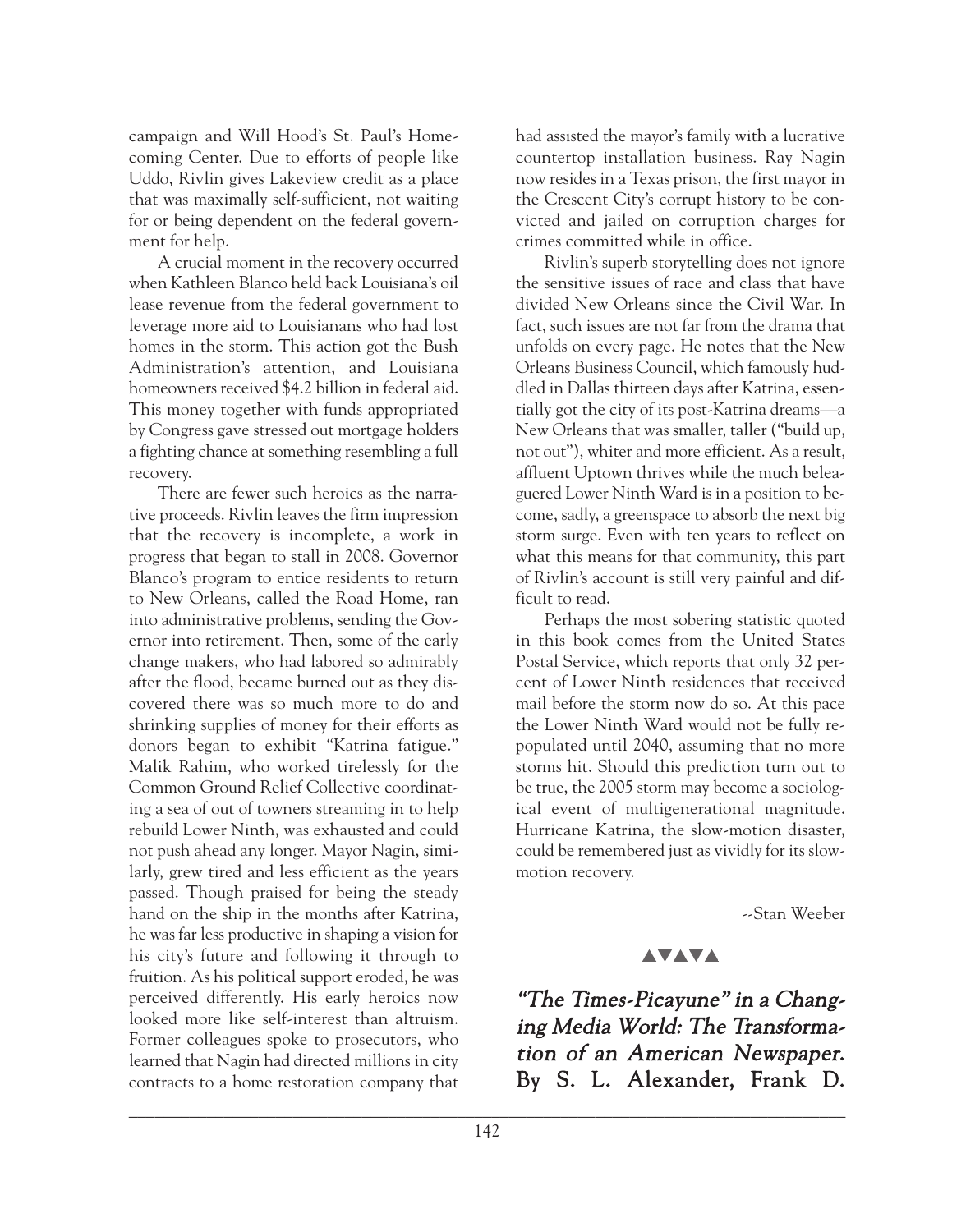# Durham, Alfred Lawrence Lorenz, and Vicki Mayer. (Lanham, MD: Lexington Books, 2014. Pp. 131, index. \$75, hardcover)

It reads more like an obituary than a history. "The Times Picayune" in a Changing Media World by S.L. Alexander, Frank Durham, Alfred Lawrence Lorenz and Vicki Meyer, covers the birth, life and demise of a great institution, New Orleans's hometown

paper, that survived wars, floods and pestilence, only to shrink and fade at the hands of corporate owners more interested in gutting the corpse than saving the patient. Alexander and Lorenz, professors at Loyola of New Orleans, Meyer of Tu-



lane, and Durham, a New Orleanean presently stationed upriver at the University of Iowa, couple a rousing history with a content analysis of the current Times Picayune at the end in a nifty requiem for the once-great newspaper.

Technology was the paper's lifeblood, and its downfall. The Times Picayune started at the dawn of the high-speed penny-press era in 1837 and found its footing with the telegraph in the Mexican War of the 1840s. It was one of the biggest newspapers in the south during the Civil War and a vehicle of moderation during reconstruction. It was professional and sometimes outrageous during World War I, World War II and the civil rights era, often giving coverage to minority voices and communities in a city that is a gumbo of races and cultures. Even as the internet age came along, the owners tried to keep up, and when the flood waters rose in 2005, heroic writers and editors kept the presses running and the emails flying, an effort which

won a Pulitzer.

But shortly thereafter, Advance Publications, a conglomerate with few ties to the city, bought the paper and, like so many other publications, began laying off staff. In 2012, in a further cost-cutting measure, the paper ceased daily publication, becoming a three-day-a-week operation, leaving New Orleans as one of the biggest cities in the nation without a daily newspaper.

The smaller Advocate of Baton Rouge filled the vacuum with a daily New Orleans edition, leaving The Times Picayune as at best a shadow. But the authors make it smell like a corpse. The last part of the book details the content of the new paper. It has more celebrities and features, and much less news than it did a decade earlier. In essence, it's like throwing some dirt on the grave.

The authors tell a colorful story well and do a fine job coupling academic research with narrative history. The sad thing is that the history, while in a unique and colorful place, is not a unique situation. It's a story playing out at newspapers throughout the nation.

--Jack Zibluk

## **AVAVA**

The Rising Water Trilogy. By John Biguenet. (Baton Rouge: Louisiana State University Press, 2015. Pp. ix-xiv+215, forward, acknowledgements, notes, about the author. \$24.95, paper)

John Biguenet isn't shy when it comes to expressing his opinions and attitude towards the 2008 collapse of multiple levees surrounding New Orleans after Hurricane Katrina had passed by the sinking city. In his introduction to the trilogy, Biguenet explains how the three plays work together to present different facets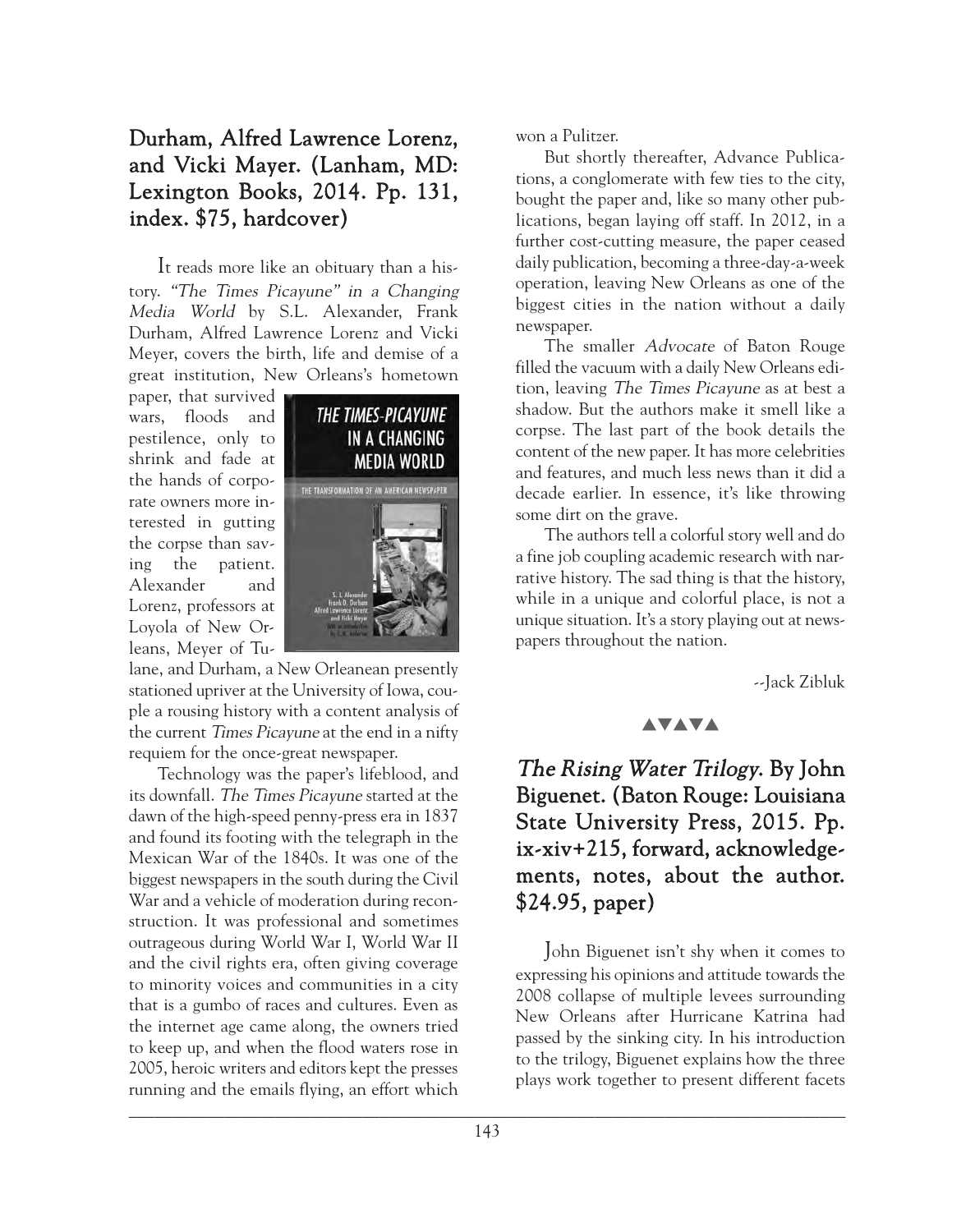of suffering and coping during the flooding and in the months following. He doesn't leave his audience wondering whom he blames, saying blatantly, "When a country fails to maintain its infrastructure, when it ignores climate change, when it deprofessionalizes gov-



ernment service because of ideological contempt for governance itself, when it allows poverty to fester, when it encourages racism through coded speech, when it refuses to hold responsible for the consequences of their policies those leaders who devised them, then what happened in August 2005 is not about the place where it happened. It's about the people who let it happen. And because no one was held accountable, it will happen again. New Orleans is simply where the future arrived first" (p. 9). Biguenet sets the stage for a political commentary through his strongly worded introduction, but what he delivers is even more moving than the most political documentary.

In the first play of the series and the trilogy's most emotional, Rising Water, Biguenet writes lines that stab his audience with emotions ranging from anger to guilt. The scene is New Orleans on the night the levees failed. A married couple is sheltering in their attic, reminiscing about the past and worrying about their neighbors. Through their conversations, they, along with the audience, come to understand that New Orleans had been missed by the majority of Katrina and was now flooding due to a levee breach. Complementing the rising water, the metaphor of anchoring runs throughout this first play. The couple is anchored to the house metaphorically for its memories and their life together, as well as literally for their last chance of survival on its roof. During their conversations, which audiences are left to believe were the characters' last, Camille and Sugar make poignant remarks that seem directed toward audience members. For example, during a chat about ghosts, Camille asks, "You think the dead don't have a claim on us?" (p. 33). Questions like these pull at the audience members' hearts. As a reader or viewer, a person feels the responsibility Camille lays on the living. It is as though she speaks from the grave to remind the living that we have a responsibility to the dead to prevent a tragedy like New Orleans from happening again. Slowly, the couple realizes that they are lost as the sirens throughout the town begin to wail, indicating that the sirens are dying alongside nearly 1,500 people. This first play demands the reader to pause and take some time to reflect and breathe before moving on to the second in the trilogy, Shotgun.

Shotgun proves to be the weakest of the three plays. Biguenet continues his political commentary through a love story that crosses color lines. Though his content is valid and relative, his deliverance resembles a teenage drama played out under the eyes of an overbearing parent. Longer dialogue mingles with clichés and the worn out trope of parental disapproval of a child's dating choices. Within the love story, Biguenet reveals the insurance frauds, price inflations, school district chaos, and dangerous clean up processes that took place in the months following the wake of Katrina. Again, his opinions are not subtly hidden within the play, but projected openly throughout.

Biguenet concludes his trilogy by introducing hope for the future in Mold. Though there was tragedy in New Orleans, the characters in Mold find a way to move into their new future and leave the past, along with the mold, behind. The couple, Trey and Maria, experiences the insurance woes many faced after losing everything in the flood. The insurance adjuster and city volunteer introduce legislators and the political climate in the first post-Katrina year through their discussions. From their dialogue,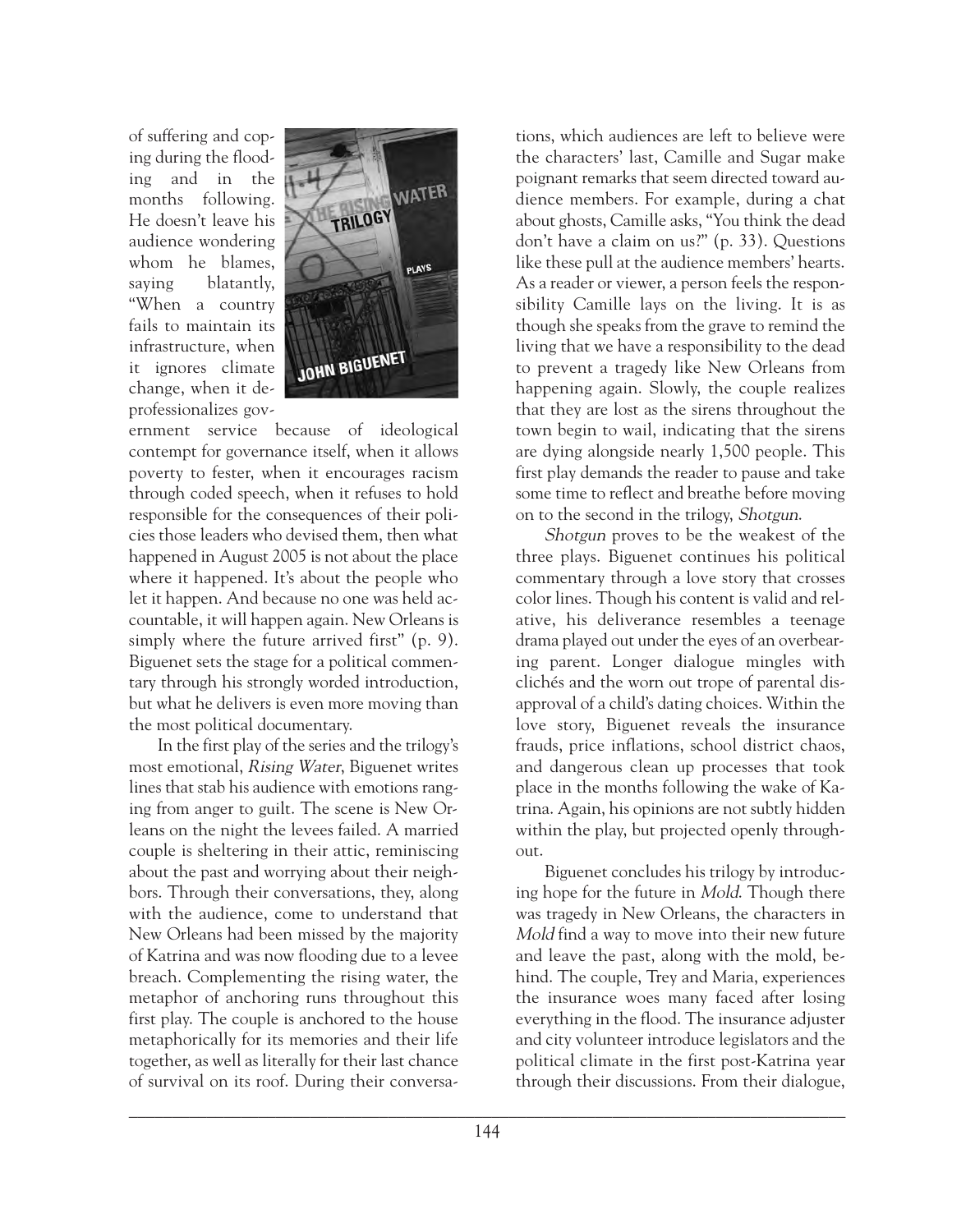the audience realizes the depth of the betrayal and corruption that gripped New Orleans both pre- and post-Katrina. The characters also express concerns over the environmental damage left behind by the flood. As Maria highlights, the receding waters left behind "poisons—the pesticides, the gasoline, the mercury"—to saturate the ground and further destroy New Orleans (p. 211). This is just one example of how Biguenet brings to light details that outsiders had not before considered in the case of New Orleans.

His three plays work together to speak to both New Orleanians and outsiders about the tragedy of the levee breach after Hurricane Katrina in 2005. Survivors of the flood can relate to Biguenet's characters and their dilemmas, while outsiders can empathize with the characters and survivors in a way they hadn't before. The political context associated with the levee breach—the failure of a government reaction and corruption on every level, including that of Home Depot and other private contractors—is presented through relatable, real characters in a way that acts as a call to action for the audience. Biguenet calls upon his audience to sympathize with all victims and survivors of the levee breach while asking the same audience to never let the government or any institution abuse citizens in this way again. His works, though cliché in Shotgun, significantly impact any reader and/or audience member.

--Leslie R. Malland

## **AVAVA**

# Celestial Navigator: Writing Poems with Randall Jarrell. By Heather Ross Miller. (Hammond, LA: Louisiana Literature Press, 2014. Pp. 66. \$14.95, paperback)

Books often teach via chapters of explana-

tion, using a few examples as illustration. Heather Ross Miller does the opposite in Celestial Navigator: Writing Poems with Randall Jarrell. She teaches using three chapters of poems with minimal explanation. In this, she pays homage to her own teacher, the poet Randall Jarrell, but also she reveals the kind of teacher and poet that she herself is now.

Miller provides her intent in her author's note at the beginning of her book. "These are my attempt to show what a presence and energy he [Jarrell] brought to my own development as a writer at a young age, continuing as a student, then with my young family, and finally with inevitable losses on all sides," Miller summarizes. The elements of this list parallel the three chapters of the book: chapter 1, "children, gods, and men," which shows how a child experiences the world, be that child Miller, Jarrell, or the reader; chapter 2, "girls," which reveals the speaker no longer a child but not yet a woman, with others in similar transition; and chapter 3, "losses," of many things, including Jarrell, but overall the perspective that was before. Through such loss comes gain.

Throughout this collection, which operates as a sort of story, Miller shows what it takes to be a poet:

1) Poets must work with the truth. This does not mean that the poems themselves must be true, although they can be. It means poems must come from a place of truth. This can be a description so well constructed that we share in its sensation, such as the world of "Big Front

Doorsteps," in which we explore every sense and are even licked, or "Ghost Deer," in which we share the impact of hitting a deer and the aftereffects. No matter the appeal to the senses, the poem must be grounded in a truth, a meaning,

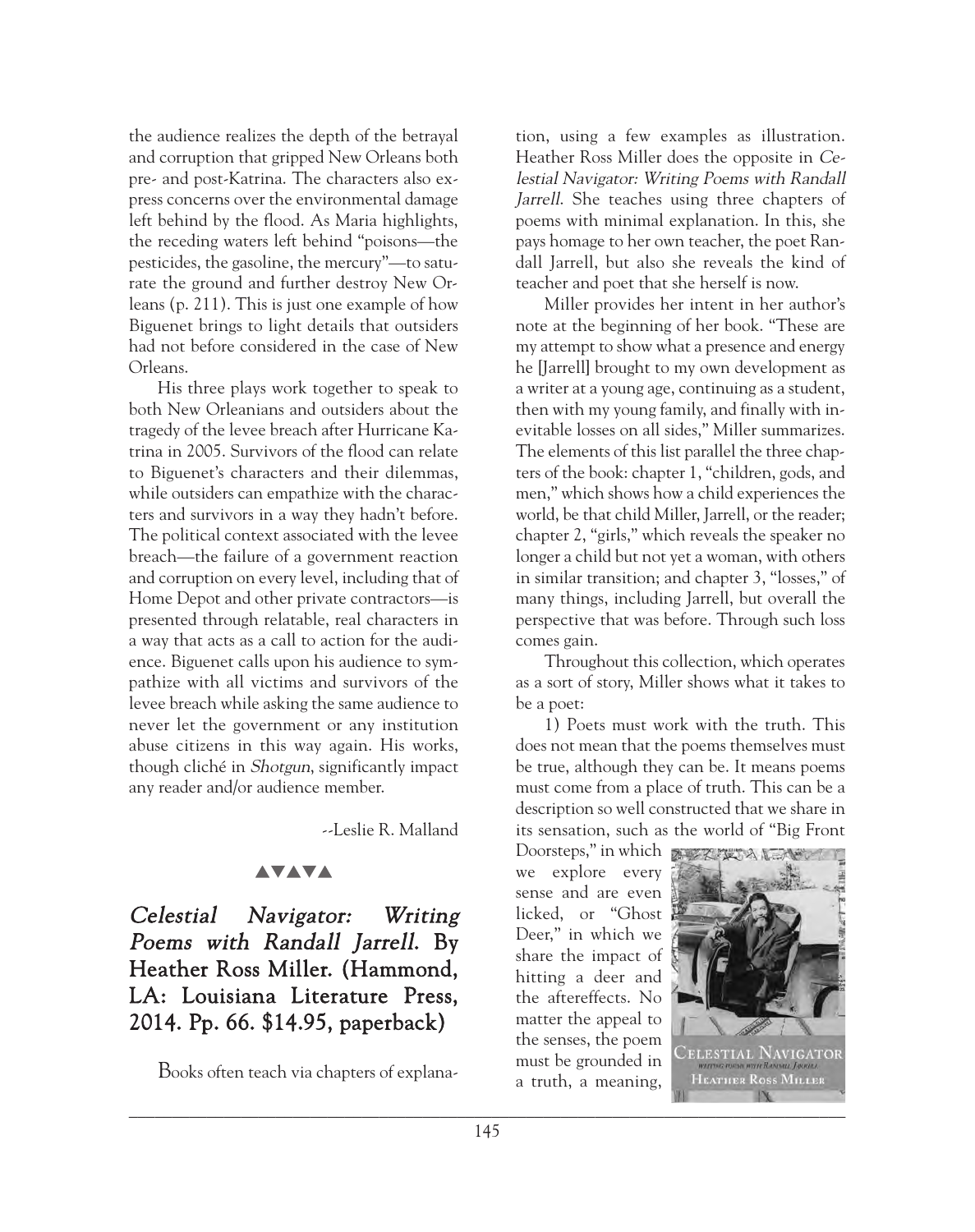so that the audience finds a significant connection. Miller recognizes how hard dealing with the truth can be in poems such as "Telling the Truth" and "Tears of Things." War weaves through many of the poems. As difficult as the truth can be, we must not forget, as do the characters in "Infant Innocence."

2) Poets must be true to others. This includes acting with insight, honesty, generosity, and kindness. There is no reason to squash someone else's enthusiasm just because you can, Miller shows in "In the Dining Hall." Likewise, just because you do not understand a poem does not give you the right to ridicule the poet, as Miller sketches in "Laurels." If you direct that energy into working with the poem, you might appreciate it after all.

We look up to people in positions of authority such as poets and teachers. Miller shows this relationship cannot be taken lightly. Teachers are honest in their criticism. In "The Workshop," when a poem is not working, you have to say so, but when it works, you sing its praises. Teachers help students learn to experiment. Jarrell's challenge of using different colors and tools during composition is an exercise that Miller passes down in "Writing it Down." Teachers encourage their students to take risks. "Stick out your finger, / . . . burn with your name" (p. 50), Miller describes in "Post Script 2." Teachers empower their students by listening to them and helping them realize the value in their own experiences. "He in turn told them to claim these things, / hold on for dear life, bravely pull them out of the air," she writes in "Teaching" (p. 24). Teachers work to draw out the voice of each student, as Jarrell does for the speaker in "Family Bibles." In "But Most of the Time," she recalls "how he'd raided and praised my own / lost treasures of deep and buried things, / those things down next to the bone" (p. 26).

Miller acknowledges that even the best of us will fall short sometimes. This comes clear in "The Woe That Is In Marriage," in which the speaker's marriage during college disappoints

her teacher, as he holds the then-common assumption that "once a girl married, her life was over, / her talents gone to the man, the infants, / her poems left her forever, / dead and gone" (p. 36).

3) And so lastly, but most importantly, poets must be true to themselves. Miller redefines the Renaissance when the speaker feels her unborn daughter kick in "Two Girls in a Library." She knows that a woman's literary life does not end with marriage and children, and her teacher glimpses this, too, when he spies all the books in her house in "Charms." In "A Clay Jar," Miller emphasizes how you must be in touch with yourself. In "Post Script 1," the speaker and her teacher urge us to "Dig out the rough geography of your hearts. / Find things to say, / things supremely good" (p. 46).

The first poem in Miller's collection ends with the line "so the children can eat" (p. 1), and the final poem ends with the line "the children must eat" (p. 66). Thus, Miller guides us full circle. We cannot forget the children we all were. We cannot forget the children coming. What does a poet do? What does a teacher do? Miller reveals the ideal of these being one and the same.

--Angie Macri

## **AVAVA**

# Night Train. By Gordon Osing. (New York: Spuyten Duyvil, 2015. Pp. vii + 53. \$12, paperback.)

Night Train, by Gordon Osing, is a fine collection of long-lined, well-wrought, and deeply discerning letters to a great number of musicians, poets, and artists who inhabit his collective consciousness. It begins with Berryman and ends with Basho, shifting between death and life. The result is a joyous wisdom that spreads across the expanse of this tiny book: ". . . the child laughs tossed in the air, no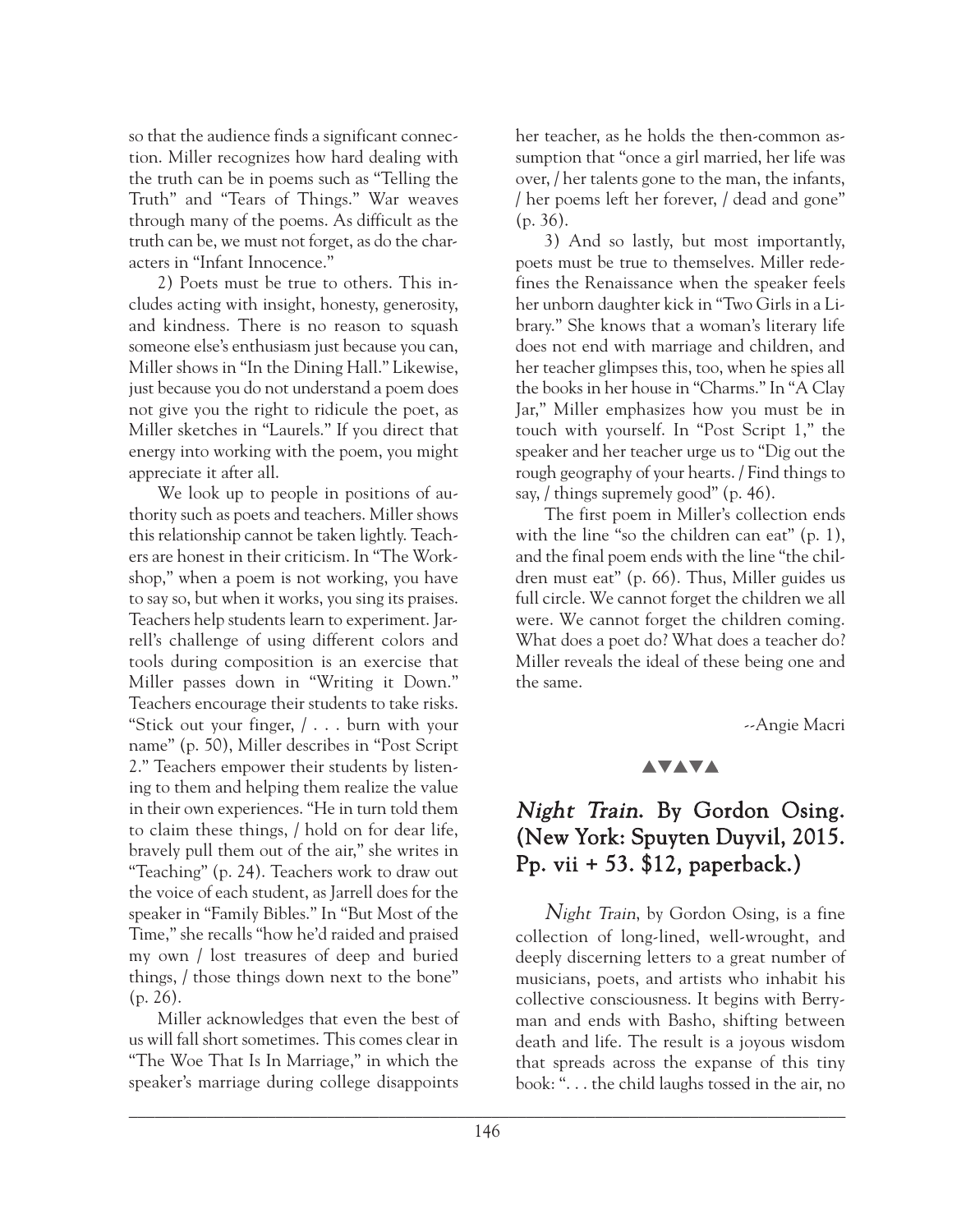matter / hands are waiting below" (p. 6). Laughter is a way of seeing the world, "what all language is." (p.7). Osing could easily be described as a narrative poet, but it's a storyline more in the tradition of Miles Davis, veering off path before plowing back into the minutiae of his obsessions with language and philosophy. On the other hand, he knows how to let a story unfold. "The Lake Patrol" is a quiet, chilling meditation on the authorities who watch our neighborhoods, how they simultaneously comfort and haunt us within our daily lives. At the core of this collection is a minor epic, "Gamblers: An Essay," which guides us into a Dante-esque rendering of the world of Tunica, Mississippi and the inhabitants of the casinos: begging to Jesus, pouring out of tour buses, dancing in only to walk out in abject silence, and the occasional legendary big win. Money is God, and the faithful never lose faith, even when they cannot pay the rent. Tunica speaks the language of deception and hope in the same breath or, as Osing calls it, "celestial welfare" (p.21).

Perhaps the defining character of this collection lies within its moments of smoldering anger, whether they be directed toward Rush Limbaugh or Jerry Lee Lewis. Limbaugh is easy to despise because he is a clown, but "The Killer" is more nuanced because he possessed a kind of depraved genius which imploded over time.

Famous as Beethoven

in Berlin you are, where good and evil run everything. (p. 4)

If there is any joy to be found in Osing's anger (and there is), one senses a desire on the poet's part to keep people honest. Osing explores the horrible relationships of Lewis with the women in his life, as well as his over-inflated ego: a music man who failed to understand music in any meaningful way.

An ideology of Blues is in the house, and you can't love what you cannot believe, or believe what you can't love, and that means women. (p.5)

One of my favorite poets, the late Larry Levis

was far more confessional than Osing but just as beautifully complicated. In one of his final poems, Levis wrote about his relationship with trees, an overwhelming expression of solitude and mindfulness. In many ways, these poems feel as if Osing is saying farewell to so many who have influenced him (or at least occupied space in his mind), while also embracing them as the flawed, often failed, human beings they were. As he writes in "Letter to Oblivion": "I belonged to myself in the beginning / and didn't know it, so I absorbed them  $\dots$ ." (p.45).

Clearly, Osing has struggled with, and suffered through, the religious extremism of Western culture. It would be impossible to pin him down to any religious affiliation despite the fact that religion consumes him. He is a vigilant spiritualist, intolerant of the petty mechanisms of religion, but clearly on the lookout for whatever is good, whatever is joyous. Osing's final meditation on Basho is a fine example of selfreflection without sentimentality or melancholy. It opens with fourteen lyrical lines that approximate a sonnet before launching into the long, almost prose-like stanzas that he typically favors. It is an effortless shift between genres, and that is one of Osing's great strengths: he understand his tools.

As a young professor, Osing spent time in Asia, writing, studying, and exploring a culture

which continues to baffle most Americans. In choosing a Japanese poet to converse with, Osing is led deep down into his roots, where he discovers the Shinto shrines within the objects and locations of his own youth. None of us are entirely comfortable



with our ancestry, but Shinto attempts to acknowledge it at the deepest levels and Osing desires that universal journey. In an era of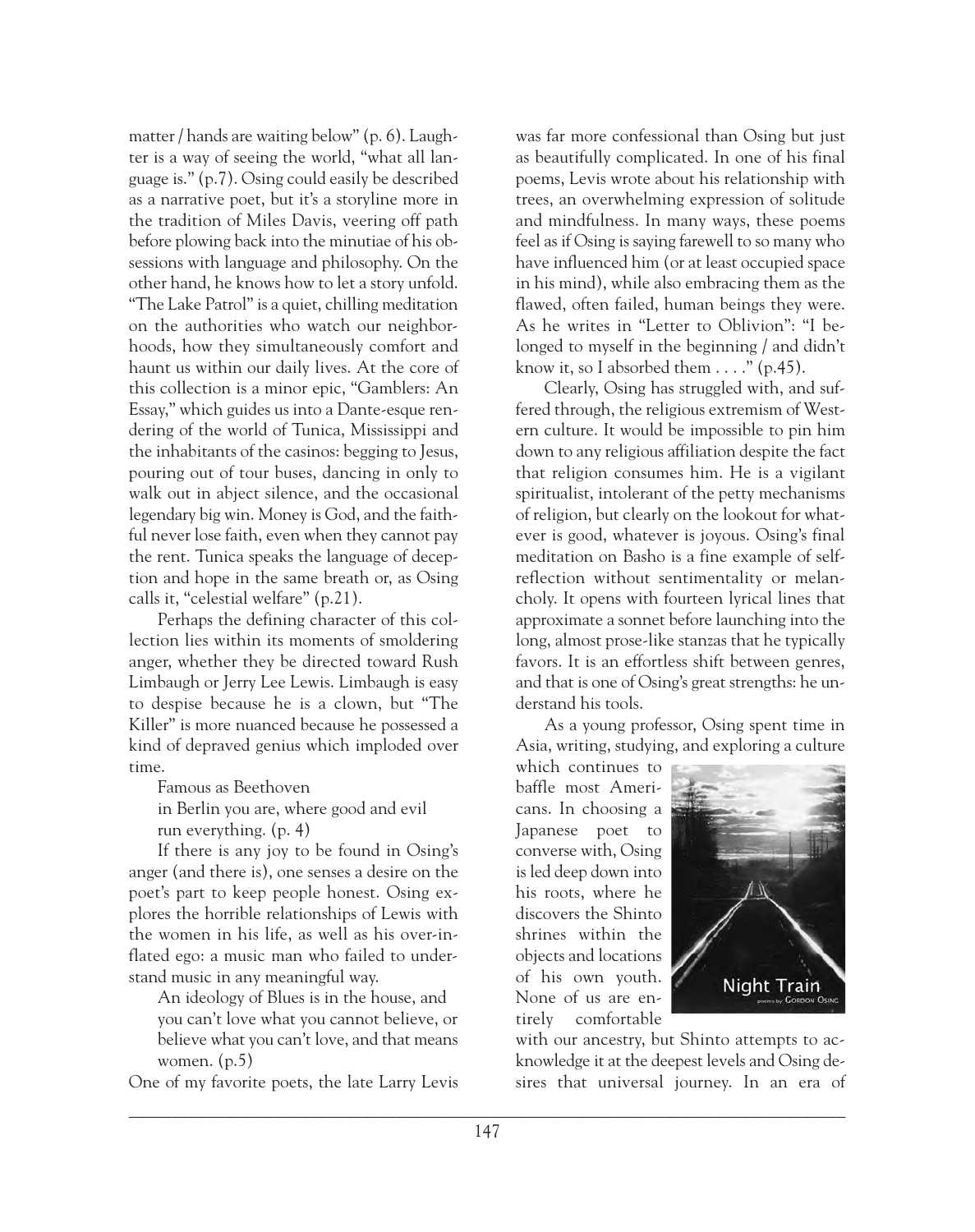Ancestry.com, Osing is an old spirit rendered new: "I began this as a game but soon enough / it turned into something I had to live for"  $(p.53)$ .

--Marck L. Beggs

## **AVAVA**

# In the Creole Twilight: Poems and Songs from Louisiana Folklore. By Joshua Clegg Caffery. (Baton Rouge, LA: Louisiana State University Press, 2015. Pp.  $xi + 63$ , notes. \$22.50, hardcover)

Joshua Clegg Caffery, a folklorist by training, is fascinated by the way that ancient stories and song forms persist into the present. Speak-

ing in 2014 at the Library of Congress, Caffery cited J. R. R. Tolkien's comment that Beowulf resounds in English consciousness as "a memory over the hills, an echo of an echo" (Library of Congress, "Traditional Music of Coastal Louisiana: 1934 Lomax Record-



ings," YouTube 9 May 2014) and suggested that Louisiana folklore reverberates in similar fashion: "As there are no hills in South Louisiana, we might say memories over the marshes or faint lights in the swamp" ("Traditional Music").

Caffery, who grew up on Bayou Têche near Franklin, Louisiana, is also a musician—a founder of The Red Stick Ramblers and longtime member of Feufollet—for whom the close ties between song and lyric poetry are paramount. His first book, Traditional Music in Coastal Louisiana, traces Alan and John Lomax's 1934 collection trip into the Louisiana countryside, building on their field recordings of folksongs and folklore. In homage to the Lomaxes, Caffery called for a more authentic appropriation of old forms—"antiquarian in a good way" ("Traditional Music")—rather than overly glib borrowings such as the sprinklings of fiddle and French that sometimes pass for Louisiana culture. Now his recently published book of original poetry, In the Creole Twilight, appears to fulfill his own directive by reworking vintage material with awareness and appreciation of its roots. Comparable use of Arkansas folklore exists in poet Greg Brownderville's first book, Deep Down in the Delta, although Brownderville's renderings of Woodruff County lore are more prose-based, less purely lyrical than Caffery's.

In the Creole Twilight abounds with traditional forms, from villanelle to pastourelle, from concrete poem to a list poem made of local proverbs. Many of the poems are ballads, loosely speaking: while they lack the intricate stanzaic pattern of literary ballads in the strictest sense, they have strong narrative elements, regular stanzas, and frequent refrains. Their content is a juicy mélange of love, murder, and revenge, the stuff of fairy tales cast in cypress-filtered light. Ghosts and omens, legends and enchantments recur, the dire matter unfurling with relish through thumping rhyme and wheeling refrains. Throughout the collection the poet plays the role of fiddler-bard, who summons listeners—

Come all you fine young children, Those who are wise and willing to hear. Those who are brave will all gather near,

And all are advised now to listen.

"The Feufollet of Irish Bend" (1–4)

—entertains them, and sends them on their way:

The fiddler arrives and you form the ring. Someone has to start the song, And that is why you sing.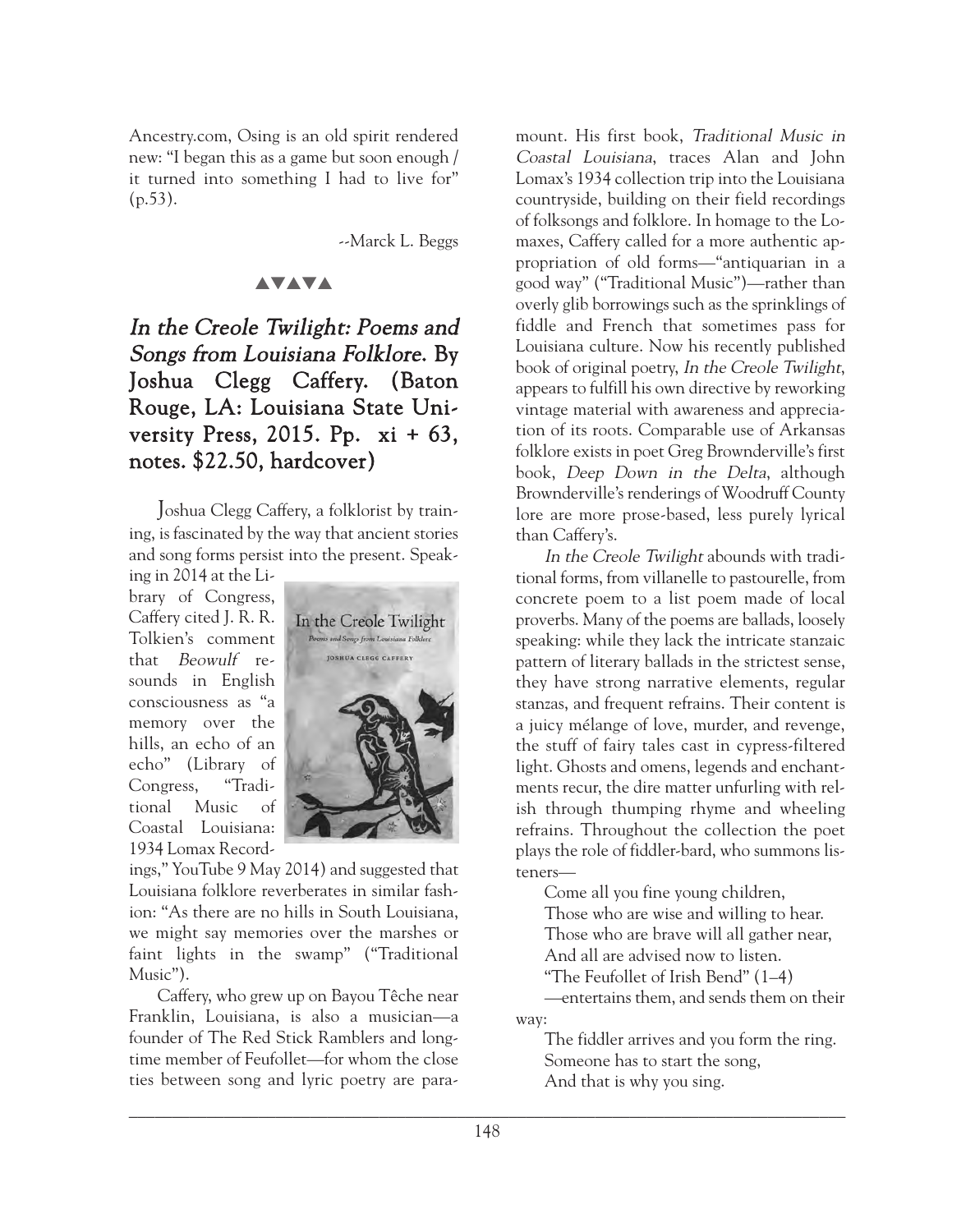"The Poet Begs for Charity" (21–23)

The book is enjoyable as both scholarship and entertainment, and even in an overall strong collection certain poems shine. "Sunfish and Loom," a dialogic poem based on shapeshifting, turns local images into a mercurial, tender chase. "The Loup-Garou" takes a staple of Louisiana ghost lore and gives it a psychological spin—suggesting that monsters are but phantoms of our terrible estrangements. "A Letter to Pierre Grouillet," "The Ring and the Cormorant," and "Claude Martin's Last Requests" are entrancing and accomplished renditions of old tales. Many settings tease at the changes and continuities from olden times to new, with such contemporary twists as gender reversals; modern idiom such as "store-bought boots" ("Sunfish and Loom," 9) and "good old boy" ("Captain Russel," 28); and artifacts of our day from phones to toy dinosaurs.

An informative notes section illuminates the poems' origins and broader literary context, including a "nod to George Herbert" and classical parallels. Sometimes Caffery relates his creative process: "I wrote this poem one morning after having spent the previous evening reading to my daughter from Dr. Seuss." His conversational, quietly humorous tone is more like a songwriter's patter than academic annotation.

The notes affirm the folksongs' endurance and prevalence as well as their complex lineage. Beyond the familiar distinction in south Louisiana cultures between Cajun or Acadian (France–Nova Scotia–Louisiana) and Creole (direct-from-France French, Spanish, Indian, and African), Caffery's work lifts up less-recognized strands, including Portuguese, Alsatian, Irish, English, and Haitian.

Transferring oral lyrics to the page presents challenges. Poets must establish meter, place rhyme and refrain correctly, and echo the original diction and syntax without being singsong or stilted. Ideally, they keep the delights of vocal song—repetition and surprise, the pleasure of the beat and the pleasure of deviation—

while launching and sustaining subtler themes. This is a tall order, and Caffery does not always manage it to perfection. For example, in "Giantess Bride," "Home from the Forest," "The Crow and the Swallow," and "The Shepherdess Queen," the meter lurches from iambs to anapests, tetrameter to trimeter to pentameter, in ways unrelated to the sense of the lines. Metrical fillers, such as "you see" ("The Crow and the Swallow," 5) and "both great and small" ("Home from the Forest," 43), detract from the finesse of the rhyme or are simply incorrect, as in "Captain Russel has a field / filled with bulgur wheat ("Captain Russel," 22)—for "bulgur," despite its satisfying rhythm, does not pertain to wheat in the field. More enjambment, along the lines of "A Paper of Pins" or "I Sent a Swallow First," would have relieved the thud of mostly end-stopped lines; in "Wooden Leg" and "Blackbird's Heart," unnecessary commas further clip the line endings. Such issues might go unnoticed in sung lyrics but are jarring on the printed page.

Still, these are minor distractions, and the book succeeds overwhelmingly in several important ways: It manifests the vigor and ongoing relevance of the folk tradition. It extends the life of many old tales and songs, not only preserving them and making them more widely available but doing so in an attractive hardbound volume with the added assets of penand-ink drawings by the author and cover art by his wife, Claire Caffery. Any slight flaws are integral to its art, like calluses squeaking on strings or distresses in the grain of a cypress armoire—proof, in the end, that In the Creole Twilight is the real thing.

--Hope Coulter

## **AVAVA**

Hot Music, Ragmentation, and the Bluing of American Literature. By Steven C. Tracy. (Tuscaloosa: Uni-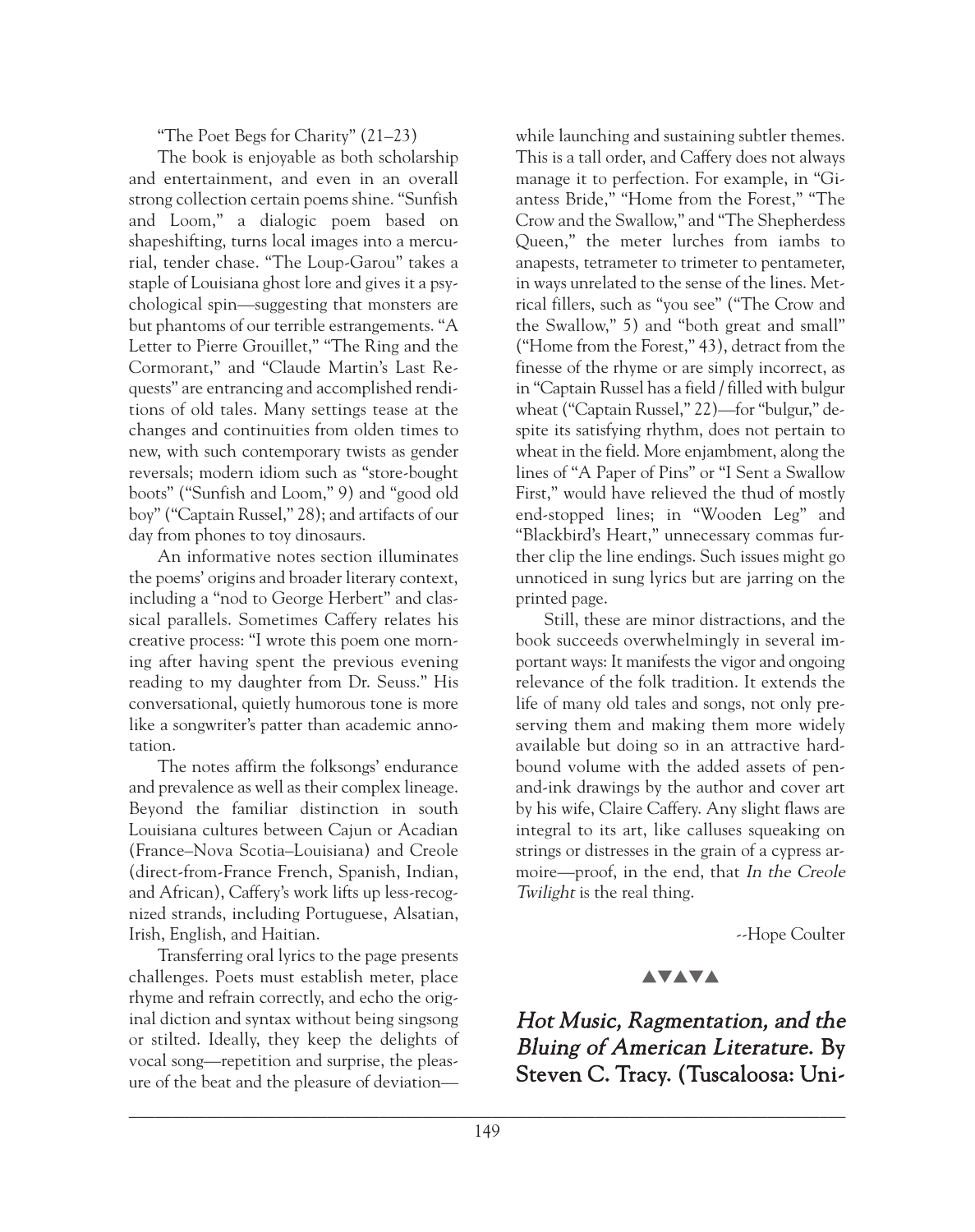# versity of Alabama Press, 2015. Pp. ix-xvii + 537, acknowledgments, introduction, index, appendices, works cited. \$65, hardcover)

Steven Tracy is a talented singer and harmonica player who continues to make contributions to Cincinnati's blues community. He also is a major scholar who writes prolifically on a range of topics but specializes in African-American studies in general and on blues music in particular. His new book merges well over three decades of his participation in blues scenes and literary study in a major contribution to blues and literary scholarship. This hefty volume articulates relationships between blues music and literary expression from the late 1890s into the 1930s. Additional volumes are currently in the works that continue the story of this vibrant legacy. When completed, Tracy's planned trilogy of scholarship will serve as required reading for anyone interested in relationships between African-American musical expression and 20th century American culture. This first contribution is a landmark volume in this ambitious project.

Tracy's encyclopedic knowledge of blues music and blues artists is matched by deep insights into relevant writers who were engaged with blues aesthetics and mores. Initial chapters that link the early history of blues with modernism yield intriguing insights on virtually every page. His feel for the music and his engaging writing style masterfully complement each other in a virtuoso performance. In this respect, he enacts what Tracy terms the "bluing" of literature. A central idea, here, is that blues performance—blues cultural expression, style, and aesthetics—has had a major influence on writing. By emphasizing the feel of blues in addition to its message, Tracy offers his readers an experience of this bluing and ragmentation that he backs up with major scholarship.

Tracy articulates "bluing" as imbuing the spirit of the era with an awareness of the chal-

lenges and hardships of the time. It's central to the blues ethos of realistic endurance in the face of depressing circumstances. The author and musician shows how this bluing is expressed in ironic blues phrases like "laughing to keep from crying" and in the optimism of the



lyrical motif "the sun's gonna shine in my backdoor, someday." He explores how this emphasis on facing the cold realities of life is evident in a range of cultural expression, from blues lyrics to poetry, short stories, novels, and dramatic works.

But, bluing isn't the only feature of the music's influence on literature. Tracy also writes of "ragmentation" as a stylistic device that disrupts the conventional rules of musical composition and performance. It's a system of rules that often are used for breaking the rules. We hear it in ragtime, blues, jazz, gospel, and other musical genres, and Tracy demonstrates how ragmentation is evident in literature. More importantly, he delves into the depths of this process to demonstrate how style and content interanimate each other in music as well as in writing. Tracy's own scholarship sparkles with this aesthetic value. The examples are too numerous to cite, but Tracy's understanding of the implications of stylistic changes is evident in passages such as this one that portrays Langston Hughes' encounter with blues musicians: "The bulk of the blues singers he encountered in Harlem and Chicago, and in Montmarte, were females as loquacious, bodacious, and hellacious at times as they are deceived, bereaved, and grieved at others. They, too, are America—diverse, and 'somewhat' free" (327). These types of witty, even hip, phrases show up throughout Tracy's writing. They're fun to read, and Tracy's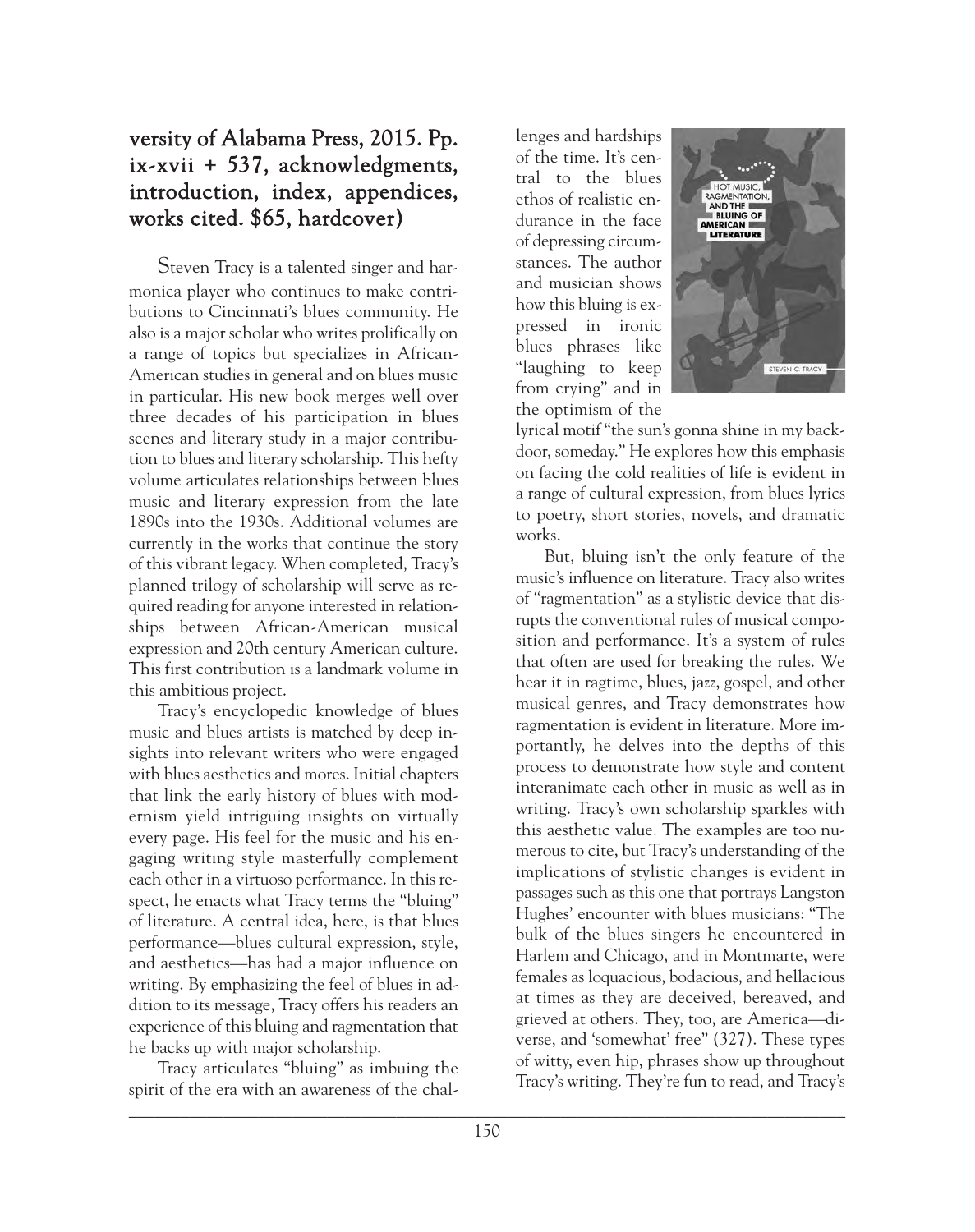style never feels contrived: it would be difficult to accuse him of posturing. Rather, his own use of bluing and ragmentation contributes to the insights he offers. It's a scholar's response to the idea that if you have to ask "What is jazz?" then you're never really going to know. And it works.

After he deduces relevant themes of bluing and ragmentation in the music, itself, Tracy shifts his focus to literary expression. He looks at writers in relation to historical eras and specific locations, including Chicago, Washington DC, Virginia, Pennsylvania, New York City, and into European cities. By blending scholarship on literary scenes and their representative movements with specific literary genres, Tracy explores a range of writers. The expansive focus is too complex to explore fully in a review, but his treatment of works by W.E.B. DuBois, Howard Odum, John Jacob Niles, Langston Hughes, Zora Neale Hurston, Ezra Pound, James Weldon Johnson, and even Walt Whitman are especially compelling. The book ends with a discussion of the early drama of the Harlem Renaissance—termed the New Negro Renaissance—and the early 20th century drama. The last chapter is titled "Enter Stage Left," and it foreshadows important themes that Tracy will undoubtedly explore as he writes of 1930s drama in his next volume. The related ideas of bluing and ragmentation, in this discussion, have the potential for stimulating new scholarship on the importance of American dramatic works of the 20th century, and Tracy provides a firm basis for recognizing the importance of African-American cultural expression within the larger milieu of American theater notably American musical theater.

Another important element of the book is in Tracy's integration of "popular blues" into the overall scholarship on blues music. To his credit, he avoids tossing his readers into the thorny patch that entangles us when we explore questions of authenticity. Rather, he rightfully asserts that we need to look at the wide scope of blues music and blend the folk blues with the popular blues traditions. This approach is im-

portant and resonant with scholarship that emphasizes the importance of vaudeville in the origins of blues. The glaring omission, however, is the sketchy treatment of pre-blues music that is generally termed "reels" or "reals." Scholarship that looks at the importance of African-American string band music and the careers of black songsters, for example, suggests a deeper and wider history to blues music. Tracy also provides only limited discussion of Piedmont blues traditions. These types of omissions not only create too many rigid dichotomies within the history of blues music but they also reinforce the implicit racial segregation that underlies assumptions about musical history. The mutual influences between blues and early country music within this history, for example, would add to Tracy's scholarship. In particular, there's an implicit origin myth of "blues from the Delta" that seems to underlie assumptions that support the dichotomy between folk and popular blues. The symbolism inherent in this idea is relevant to wider themes that Tracy discusses, and perhaps its resonance will emerge in subsequent volumes. I offer this critique not so much as a scholarly quibble. Rather, it's an issue that I'm sure that Tracy has encountered, and I'll be interested in reading the author's insights into bluing and ragmentation in the early country music of the 1930s and 40s.

--Gregory Hansen

## **AVAVA**

Undead Souths. Edited by Eric Gary Anderson, Taylor Hagood, and Daniel Cross Turner. (Baton Rouge, LA: Louisiana State University Press, 2015. Pp. + 260, afterword, works cited, contributors, index. \$42.50, hardcover)

Undead Souths seeks to expand and rede-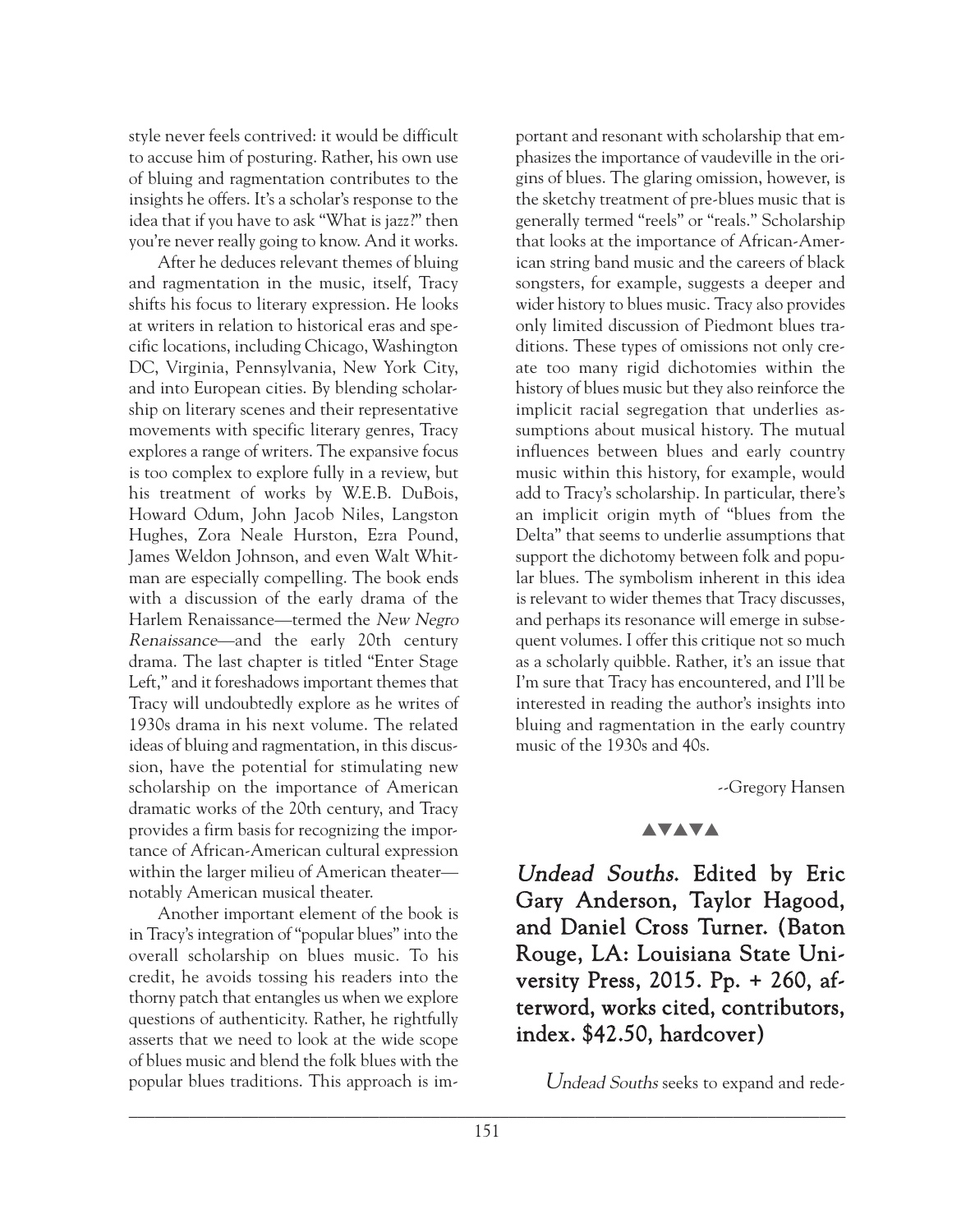fine the genre of the Southern Gothic. The collection is ambitious in its scope, focusing on canonical writers such as Poe, Faulkner, and Cormac McCarthy, as well as including popular culture works such as The Walking Dead. The central motif that



ties the essays together is the trope of the undead, most often imagined as a zombie.

The collection attempts to redefine the Southern Gothic within a postmodern and post-structural discourse. The Southern Gothic as a genre and concept is stripped of its monolithic and limiting definition and emerges as southern gothics. The inclusion of Native American and Caribbean texts and ideas as influences on southern gothic effectively expands the genre as one influenced by sources other than the Civil War, slavery, and rotting plantations.

While post-Romero zombies haunt our popular culture landscape today, this collection of essays takes us back to the origin of the zombie in the American imagination, which is the zombie of Caribbean culture. Discussing the undead in Faulkner's fictional world, Melanie Benson Taylor poses the question "what happens to a culture locked in obstinate, perpetual denial? Perhaps things like zombies happen" (p.89). While many of the essays focus specifically on the undead as a figure haunting the American South, others see a wider implication.

The gothic south haunts the American imagination as fears and desires become projected onto a geographical region with a troubled and troubling past. As Elsa Charlety states in her examination of Faulkner's and Caldwell's short stories: "There is something about the South that makes it the perfect background for stories of specters, haunted mansions, and hid-

den secrets. An unfathomable region of the mind, it is haunted by the innumerable ghosts of its past"( p. 112). To confront the gothic south is to confront the buried secrets, dark thoughts and deeds, and decay of the American past. Boundaries between North and South, master and slave, and hegemony and otherness are transgressed in southern gothic.

The collection juxtaposes Romantic representations of the South in literature and film with the grotesque and unruly gothic representations. As Amy Clukey points out, while mainstream Hollywood was turning out paeans to the Lost Cause such as Gone with the Wind (1939) and Jezebel (1938), low-budget Hollywood horror films such as White Zombie (1931) and The Devil's Daughter (1934) were painting a very different image of plantation life. Rather than simply looking back to pre-Civil War plantations, these films and others deal with the persistence of plantation life in locations such as Haiti. Clukey argues that "if romance idealizes the white man's burden to take up the civilizing mission, then horror suggests that the white man's own claims to civilization are tentative at best" (p.134). In true gothic tradition, these films make it clear that the horrors of the past are not past at all.

Zombies taunt and devour the living just as the past does. However, they are unable to communicate with us. The secrets of the past, life, death, and resurrection that they possess remain hidden in their blank eyes and meaningless actions. Because they are both too present and too absent they terrify the living. In a striking essay about southern gothic representations of Emmett Till, Brian Norman argues that fictional attempts to portray an undead Till largely fail because we want answers from him that he cannot give us. Likewise, in Elizabeth Bradford Frye's and Colman Hutchinson's examination of Civil War battlefield photography, both past and present, the images do not provide us with answers, but merely pose further questions: "Ultimately, the images raise the question, what remains of the war today?" (p. 41).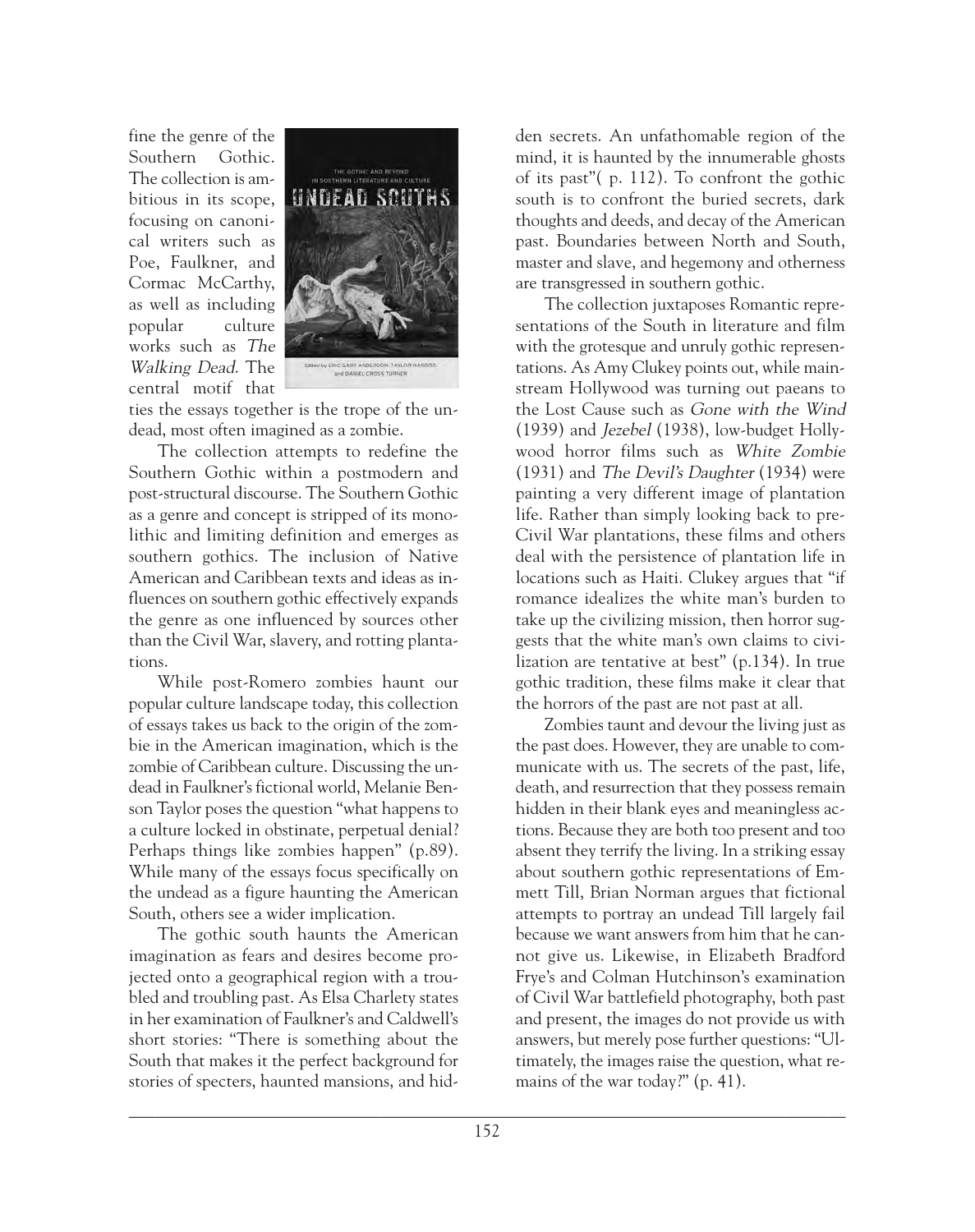Undead Souths eloquently expands the notion of southern gothic as a genre. The collection will be of interest to readers engaged in gender studies, African-American studies, and posthuman studies, among others. It is a significant contribution, adding to our understanding of the subversive power of the gothic to trouble and haunt us.

--Cyndy Hendershot

## **AVAVA**

# Crooked Letter i: Coming Out in the South. Edited by Connie Griffin. (Montgomery, AL: NewSouth Books, 2015. Pp.207. \$25.95, paper)

Crooked Letter i is an uncompromisingly beautiful amalgam of stories that exemplify strength, love, and troubled identifications

within the Southern and often rural perspective on the coming out process. I say process because it is exactly that. Laying bare the contents of one's soul to family members and friends is only the first step. In her introduction, Connie Griffin calls the experience a "complex, kaleido-



scope of disruptively confusing feelings revealing a gradual, often reluctant realization of one's difference" (p. 13). It is an ever-evolving discourse between heteronormative social expectations and personal fulfilment. Crooked Letter <sup>i</sup> does a brilliant job of exemplifying this process by presenting a cross-section of gay, lesbian, and transgender Southerners from all age ranges and

localities. The inspiring stories collected here each have their own beauty, but seem to speak with an almost univocal message: we are here, we are important, and we deserve to be happy.

The book's foreword, so eloquently delivered by Dorothy Allison, reminds us that even the "disreputable poor," the "rednecks with bad attitudes" (p. 9), have a story to tell and that story is important. Her two pages in this book harken back to her collection of stories entitled Trash (1988), which changed the face of LBGTQIA writing for all those that would follow it. For me personally, when I read "River of Names" I was appalled, delighted, and comforted that maybe my own story could be told, maybe I had a voice after all. That realization, I believe, is what each author demonstrates in this anthology of voices. Each one tells someone in their life "something so private it resonates from the very core of one's sense of self" (p. 13).

Logan Knight's "Late News," is a wondrous exposition on what it is like to quietly assimilate into dominant heterosexual culture, and the potentially disastrous effects of doing so, and becomes a manifesto for anyone who might find themselves stifled by the society in which they live. It can be easy to "fall in love with the chance for a normal life" (p. 37) but that life can be wrought with exhaustion and guilt. Beth Richards, in "The Third Time" reminds us that no matter how much we plead with our biology, it won't change, and that for LBGTQIA youth, puberty can come with voicelessness and avoidance tactics. She eloquently states, "If puberty is hell for straight kids, it's something like hell with double-crooked road maps for those who aren't" (p. 65). "Love and Death and Coming Out," by B. Andrew Plant, offers the reader a beautiful rendition of what it means to come out in slow stages, reminds us that coping mechanisms are okay, and exemplifies that not relating to one's own gender is often a large part of the stress in coming out. Sometimes you must own your difference and make it work for you, as he says: "I didn't just act different, I didn't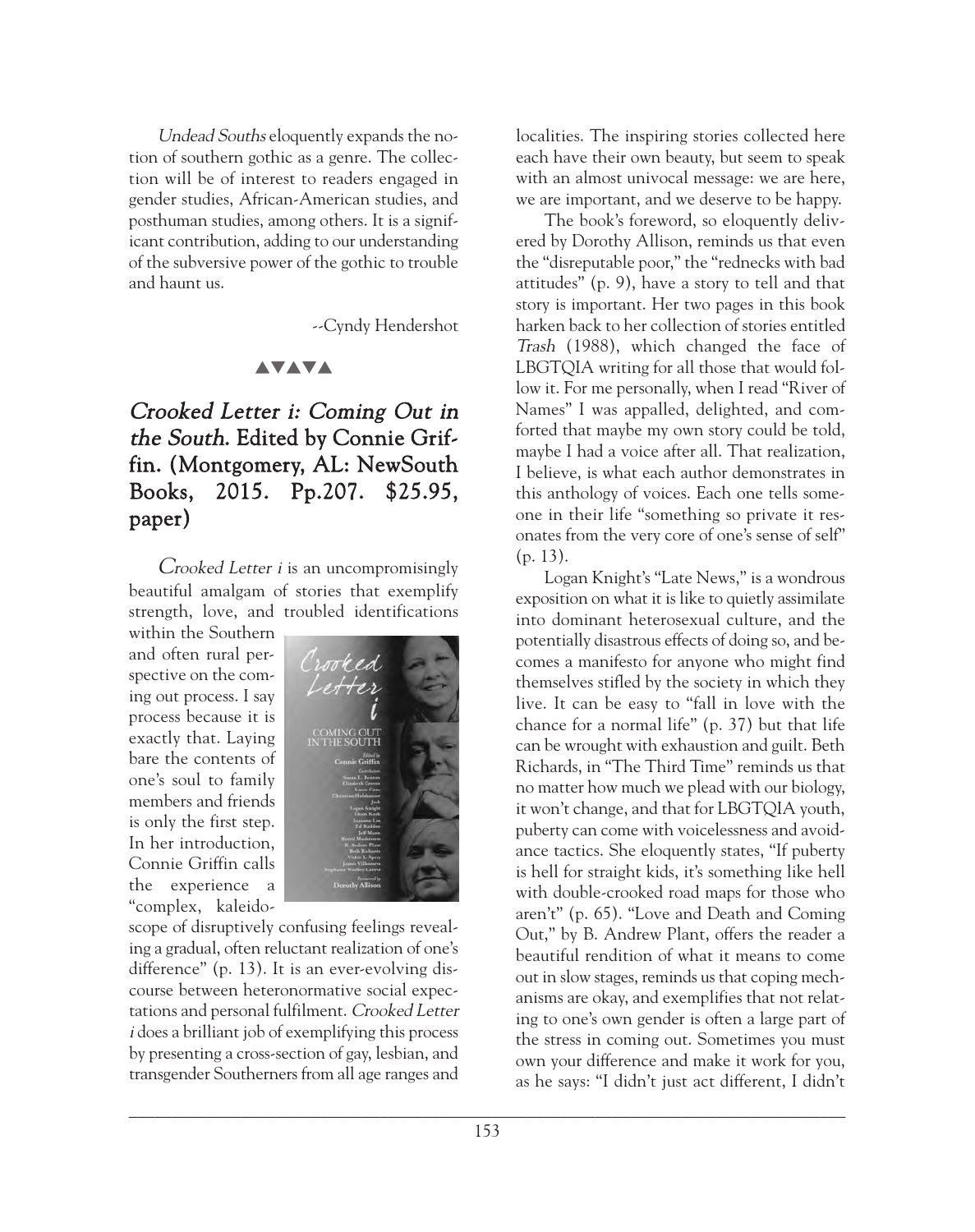just feel different, I was different" (p. 115). Rejection within the gender comes again in Susan Benton's "The Other Side of the Net," encapsulated in a narrative of sexual awakening and self-discovery, never leaving out that the Southern tendency to "protect family skeletons, even if we might be curiously proud of them" (p. 140), can create a confusing and complicated coming out. Stephanie Woolley-Larrea in her "Straight as Florida's Turnpike" revamps the coming out process to include that of her daughter revealing herself to be straight to her two Lesbian mothers. She reminds us of the sacrifices we make in life and in trying to find our identities, trying on "personalities the way Barbie goes through outfits" (p. 151).

As a gay man myself I have come to recognize the value and importance in the coming out process, especially when it is complicated by rural or Southern spaces. We are different but certainly not deficient. So, let's "shatter the silence within which so many live" (p. 15). Give me the anarchists, the reformers, the freaks, the outsiders, and the "crooked ones," and I will show you a group of people that may not fit into the limiting social atmosphere they live in but whose differences cast a beautiful light onto the entirety of their surroundings. Shine on you beautiful miscreants!

--Justin Cook

## **AVAVA**

New Perspectives on Language Variety in the South: Historical and Contemporary Approaches. Edited by Michael D. Picone and Catherine Evans Davies. (Tuscaloosa: University of Alabama Press, 2015. Pp. v-vix + 769, contributors, index. \$59.95, cloth)

This third installment of the Language Va-

riety in the South (LAVIS) series brings together essays devoted to the examination of linguistic diversity of the South, updating and broadening the work of the earlier volumes. The present volume includes forty-three essays in addition to an introduction (giving history of the LAVIS projects and contents of the previous volumes) and conclusion. One will recognize some familiar names, including Guy Bailey, Connie Eble, Michael Montgomery, Cynthia Bernstein, Thomas Nunnally, Robin Sabino, and Walt Wolfram, just to name a few.

With such an extensive and comprehensive volume, it is difficult to give an effective and useful review. Its scope is broader than that of the two previous volumes, the first focusing on "perspectives in Black and White" and the second which "revisited," expanded, and updated the first. This new volume goes even further and although any college or university library would do well to have all three, if it had to settle for only one, this would be the volume to have.

In such limited space, one can do little more than give a sense of the scope of such a collection. Of the volume's two main divisions, Part I, "Historical Approaches," begins with a section on "Indigenous Languages," providing an introduction on the Native American lan-

guages mainly in the Southeast and more narrowly focused essays on the languages of Caddo, Ofo, Timuca, and the link between Cusabo and Taino. Not surprisingly, the introductory essay by Pamela Munro is the most accessible to the non-specialist and provides enough in-



formation to supply a context for the more specific essays, making them more approachable.

The second section, "Earlier Englishes of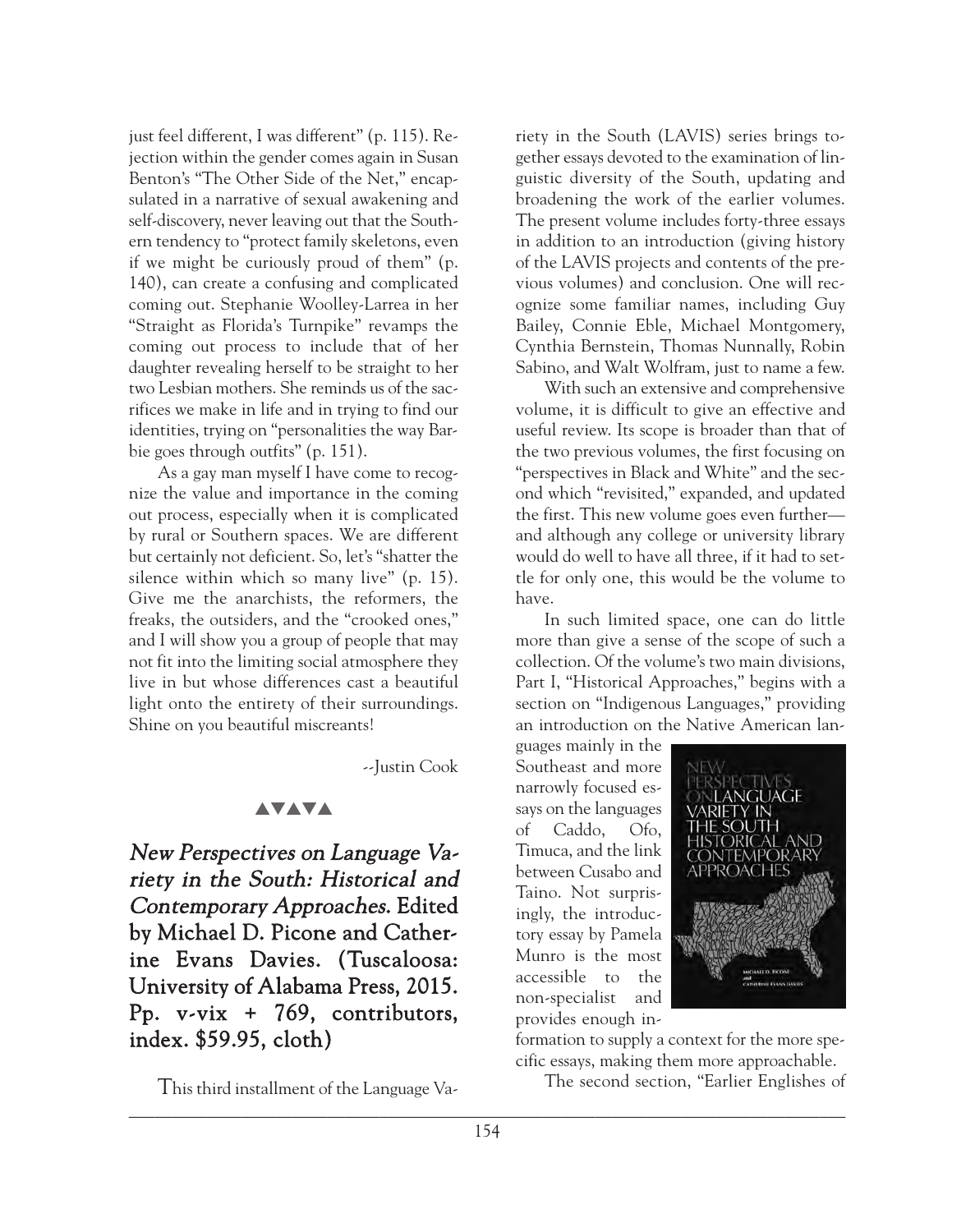the South," and the one of most interest to this reader, provides five essays which explore the early sources/influences of the South's English. Michael Montgomery begins by arguing that the British settlers' English of the eighteeneth century, particularly the latter half was the variety that really took hold in the South. Other essays further examine these early Englishes by mining a variety of sources including plantation records, song lyrics, regional grammars, and a previously neglected collection of Americanisms. Those who like tables and charts will be pleased with the article on Southern American English grammar by Jan Tillery.

"The African Diaspora" deals largely with early African American dialects. The essay by Laura Wright on early slave language and creole will interest the historically minded, with Gerald Van Herk's "Regional Variation in Nineteenth-Century African American English," along with Thomas Klein's on Gullah-Geechee, appealing to the more linguistically inclined.

"Earlier French of the Gulf South" contains two essays: a general but detailed one, "French Dialects of Louisiana: A Revised Typology"; and Michael D. Picone and Connie Eble's sharply focused treatment of the transition from French to English as evidenced in the documents of the Prudhomme family of Louisiana. As good as these essays are, one cannot help but wish for another entry to provide a fuller picture.

Part II deals mainly with a contemporary cross-section of southern speech. It begins with a general section, "Across the South," which provides three readable essays that update the DARE project, and ends with an essay by Guy Bailey predicting the future of southern English based on current and expected demographic population changes.

"English in the Contemporary South" takes up much of the remainder of the volume and is subdivided into "Persistence and Change" (technically heavy); "Discourse Approaches" (three essays) dealing with storytelling, journalism, and the use of "ain't" in novels and movies; "African American Language Issues" (three essays); "Black and White Speech and the Complexities of Relationship," (five essays); and "Language and Identity" (three essays.) The last three sections could make up a slim volume of their own. The standouts are Salikoko Mufwene's "Race, Racialism, and the Study of Language Evolution in the America," Robert Bayley and Ceil Lucas' offering on Louisiana ASL, and Cynthia Bernstein's unexpected and fascinating account of Southern Jewish English. However, the driest and most technical essays also lurk in these sections.

After that, the volume sweeps up outlying matters with comparatively brief sections on "Louisiana French" and "Latino Language Issues," the latter a subject which will most likely be given more attention in the next volume with the recent waves of immigrants from south of the border. Essays here study bilingualism and ask if "Spanglish" is a proper term for linguists to use. Following is a rather curious and political section on "Language in the South and the Public Interest," much of which argues that linguists who make careers and comfortable livings off various speech-dialect communities should find ways of "giving something back" to those communities, as though increasing knowledge and understanding were somehow not enough. Last is a formal concluding chapter by Walt Wolfram on "Perspectives, Achievements, and Remaining Challenges" indicating future directions for study and emphasizing the importance of sharing understanding of language variation in formal public education settings.

One achievement of New Perspectives deserves to be recognized and applauded. The editors "made it one of their priorities that all the essays be understandable to the educated reader as well as to the specialist in the field . . . [and] to keep specialized jargon to a minimum, to use transparent language, and to provide clear examples of the phenomena being analyzed" (13). With only a few exceptions, the editors succeeded in these laudable goals, especially in a field like linguistics which is notorious for its impenetrable prose. The organization of the